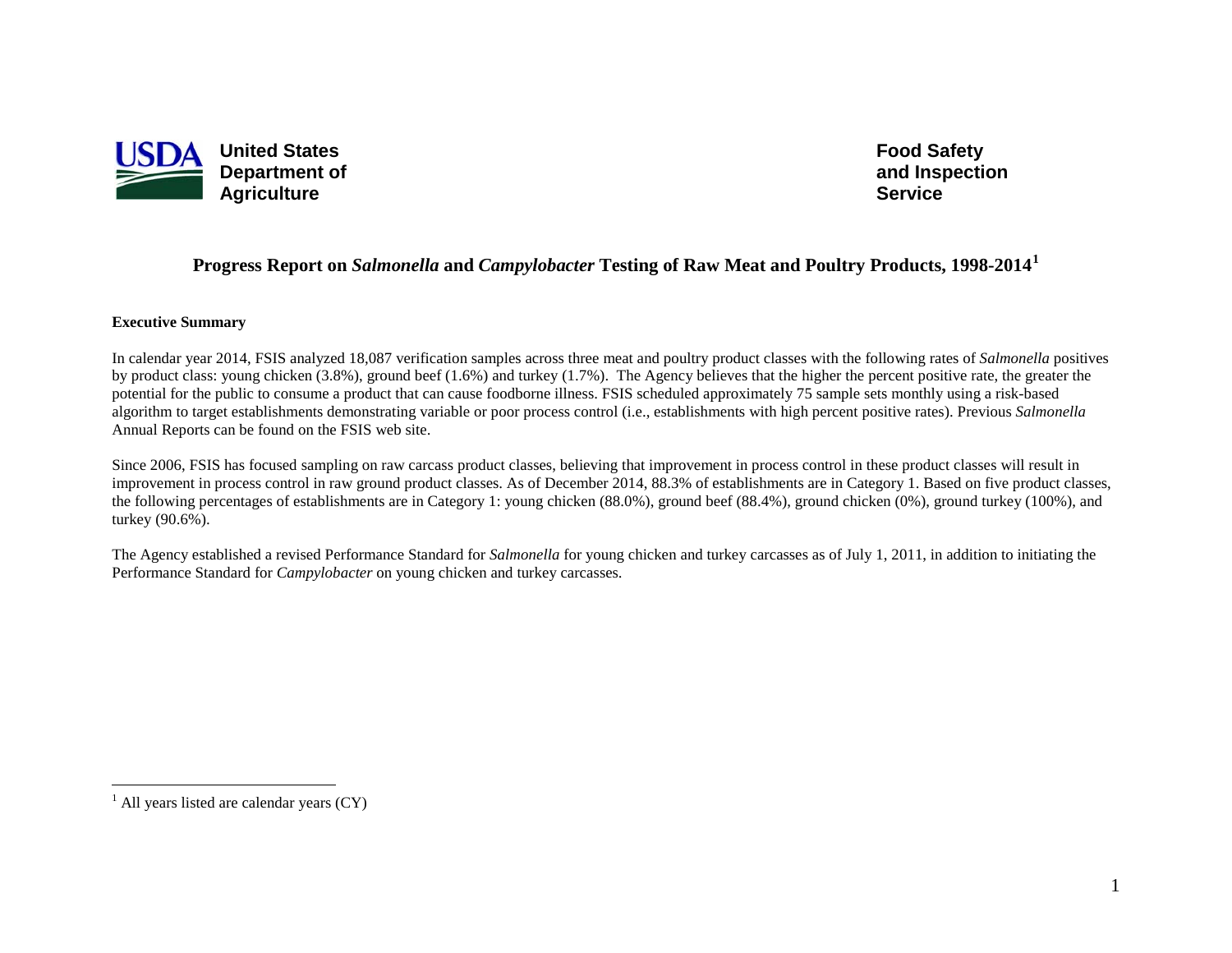#### <span id="page-1-0"></span>**2014 Annual Report**

 $\overline{a}$ 

The Food Safety and Inspection Service (FSIS) uses data from its regulatory testing programs to monitor the effectiveness of its Pathogen Reduction/Hazard Analysis and Critical Control Point Systems (PR/HACCP) Final Rule, and to assess process control in individual establishments. The aim is to strengthen public health protection and work toward a 25 percent reduction in human illnesses by the year 2020, a target developed from the U.S. Department of Health and Human Services Healthy People 2020 initiative.

In 1996, FSIS established PR/HACCP to verify that establishments demonstrate consistent process control for preventing, eliminating, or reducing the contamination of raw meat and poultry products with disease-causing bacteria, by setting *Salmonella* performance standards that slaughter establishments and establishments that produce raw ground products should meet. Raw products with established performance standards or guidance include: carcasses of cows/bulls, steers/heifers, market hogs, young chickens and young turkeys. Processed products measured by performance standards include: ground beef, ground chicken, and ground turkey. The performance standards are based on the prevalence of *Salmonella* as determined from the Agency's nationwide microbiological baseline studies, which, except for the young chicken and turkey carcass product classes, were conducted prior to PR/HACCP implementation. The performance standards and guidance are expressed in terms of the maximum number of *Salmonella*-positive samples acceptable per sample set. The number of samples in a sample set varies by product, and the maximum number of positive samples acceptable in a set provides an 80% probability of an establishment passing when it is operating at the standard.

Prior to 2006, there were two phases of the FSIS regulatory program for *Salmonella* in raw products: non-targeted and targeted testing. Non-targeted or "A" set tests were collected at establishments randomly selected from the population of eligible establishments, with a goal of scheduling every eligible establishment at least once a year. Other codes (such as "B", "C", and "D") represented sample sets collected from establishments targeted for follow-up testing following a failed set. Beginning with the third 2006 quarterly report, reports have data summarized from all sets collected. (Note: Earlier reports have not been retrospectively changed). Consequently, under Table A1, the annual reports from 2005 and earlier reflect results from only the "A" set samples.

In February 2006, FSIS issued a *Federal Register* notice: "*Salmonella* Verification Sample Result Reporting: Agency Policy and use in Public Health Protection" announcing how FSIS would report and use results from its *Salmonella* verification sampling program for meat and poultry establishments. In this Notice, the Agency announced its intention to redirect its *Salmonella* verification sampling program and announced 11 new initiatives to encourage establishments to reassess their food safety systems to achieve and maintain consistent process control. As one of these new initiatives, FSIS increased testing frequency in establishments with variable or highly variable process control compared to those showing consistent process control.

Since June 2006, establishments have been scheduled based on risk-based criteria designed to focus FSIS resources on establishments with the most samples positive for *Salmonella* and the greatest number of samples with serotypes most frequently associated with human salmonellosis, (within each product class) as defined by CDC. $<sup>2</sup>$  $<sup>2</sup>$  $<sup>2</sup>$ </sup>

Furthermore, establishments are grouped into one of three categories. Category 1 includes establishments where positive results in the two most recent *Salmonella* sets were equal to or less than 50% of the performance standard or guidance. The Agency considers these establishments to demonstrate consistent

<sup>&</sup>lt;sup>2</sup> Restructuring how *Salmonella* sets are scheduled means that it would be inappropriate to compare results prior to 2006 to results after 2006.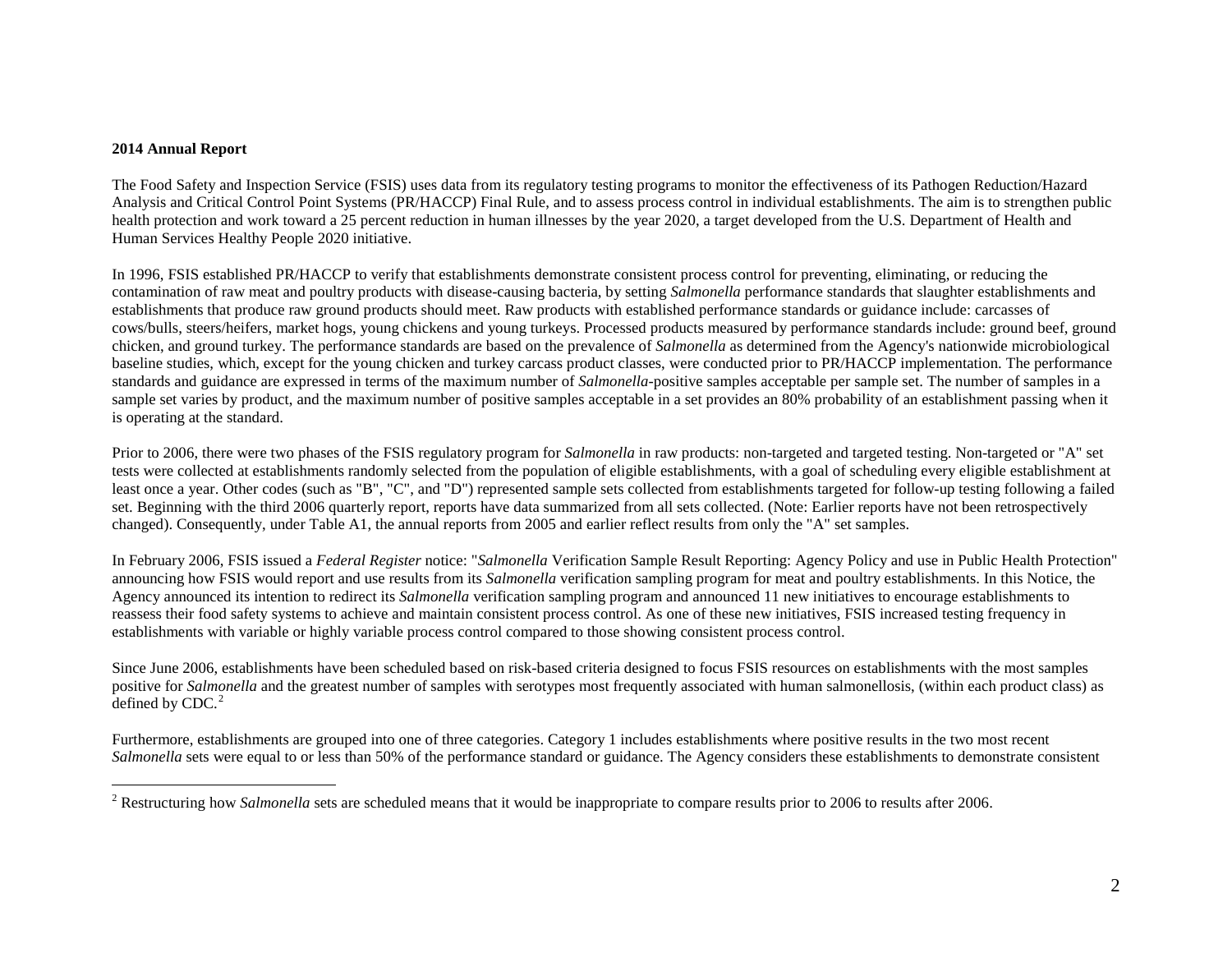<span id="page-2-0"></span>process control. Category 2 includes establishments where at least one of the two most recent sets had positives results greater than 50% of the performance standard or guidance without exceeding it, or they have passed their most recent set but failed the one prior to that. These establishments are considered to have variable process control. An additional subcategory 2T was created in 2008 under Category 2. An establishment where the number of positives in the last set is  $\leq$ 50% of the performance standard or guidance, but the prior set positives were NOT  $\leq$  50% of the performance standard, is sub-categorized as 2T, with T standing for transitioning to Category 1. Category 3 includes establishments whose most recent *Salmonella* set positives exceeded the performance standard for its product class. The Agency considers these establishments to display highly variable process control.

#### **Results**

This report presents percent positive *Salmonella* sample results and percent of sample sets meeting the *Salmonella* performance standards listed by product class and PR/HACCP establishment size for 2014 and previous years (Table A1 and A3). Data is presented in aggregate form for the periods 1998-2014 (Table A2 and A4 $^{3}$  $^{3}$  $^{3}$ .

Individual sample results (Table A1) are counted in the year the sample is collected. Sample sets (Table A3) are counted in the year they are completed. For example, samples from a young chicken set collected in 2013 are counted in the 2013 results (Table A1). However if the sample set was completed in 2014, the set was counted in 2014 (Table A3). In Table A5, establishments are listed by product classes and percentage within categories 1, 2T, 2, and 3 for each product class. For young chicken and turkey carcasses, the categories are determined by the *Salmonella* Performance Standard which was in place at the time the verification set was scheduled.

Figure B1 compares *Salmonella* percent positive results from 2006 to 2014 with baseline prevalence by product class and year. Percentages of sample sets meeting *Salmonella* performance standards by product class from 2006 to 2014 are presented in Figure B2.

#### **Young Chicken**

 $\overline{a}$ 

FSIS continues to direct resources toward testing young chicken establishments. In 2014 (Table A1), 8,861 *Salmonella* samples were analyzed from young chicken establishments. The total percentage of positive samples was 3.8% in 2014, down from 3.9%, 4.3%, 6.5%, 6.7%, and 7.2% in 2013, 2012, 2011, 2010, and 2009, respectively. In addition, of the 178 sets completed in 2014 at young chicken establishments, 92.1% met the *Salmonella* performance standard compared to 93.2% (219 sets completed) in 2013, 89.3% (178 sets completed) in 2012, 96% (100 sets completed) in 2011, and 94.8% (134 sets completed) in 2010 (Table A3).

At the end of 2014, 154 young chicken establishments eligible for federal testing were in Category 1, comprising 88.0% of all young chicken establishments (Table A5) which was up from 74.4% in 2013. Furthermore in 2014, six young chicken establishments (3.4%) were in Category 2T. Ten young chicken establishments were in Category 2 (5.7%). Five young chicken establishments were in Category 3, making up 2.9% of all young chicken establishments. Summary information for *Salmonella* **Enteritidis** (SE) test results for Young Chicken (Figure C1) show a 0.50% positive rate among the samples taken in 2014, which is down from 0.52% in 2013.

<sup>&</sup>lt;sup>3</sup> An establishment's HACCP size may change over time; these tables reflect the size of the plant at the time the sample was collected.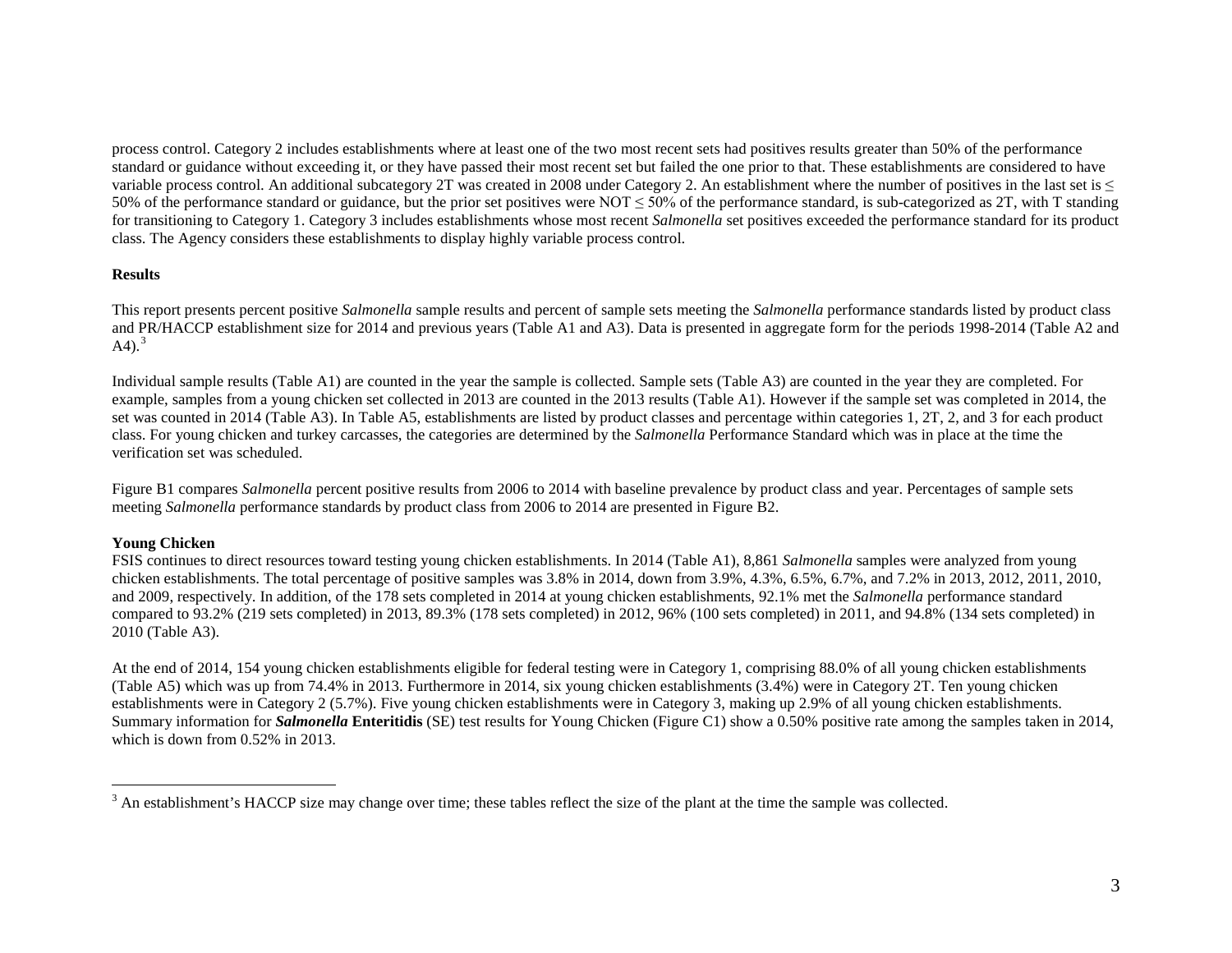#### **Turkeys**

In 2014, 1912 turkey samples were analyzed, with a total percent positive at 1.7%, down from 2.3% positive in 2013. Of the 39 sets completed in 2014, 94.9% of these establishments met the *Salmonella* performance standard.

Overall, 90.6% (29 establishments) were in Category 1, with 6.3% (2 establishments) in Category 2T, 3.1% (1 establishment) in Category 2, and 0% (0 establishments) in Category 3. In 2013, 77.1% of turkey establishments eligible for *Salmonella* testing were in Category 1.

### **Ground Beef**

In 2014, 7,314 ground beef samples were analyzed and 1.6% tested positive for *Salmonella*. This compares to 2013, when 17,161 were analyzed (1.6% positive), to 2012 when 14,665 samples were analyzed (1.9% positive), and to 2011 when 13,161 samples were analyzed (2.4% positive). One hundred eighty-two sets were completed with 97.8% meeting the performance standard. Compared to 2013 when three hundred twenty-two sets were completed with 96.3% meeting the performance standard, and 2012 when 244 sets were completed (95.9% met the performance standard).

At the end of 2014, 88.4% (198 establishments) were in Category 1, 6.1% (12 establishments) in Category 2T, 4.0% (8 establishments) in Category 2, and 1.5% (3 establishments) in Category 3. In 2013, 86.3% of ground beef establishments eligible for *Salmonella* testing were in Category 1.

### **Ground Chicken**

There were no PR/HACCP samples collected for ground chicken because sampling of ground poultry was suspended at the start of the Not Ready to Eat (NRTE) Comminuted Poultry Sampling Project, except in category 3 establishments.

Only one establishment was in category 2T at the end of 2014. In 2013, 71.4% (5 establishments) of ground chicken establishments were in Category 1, 1 establishment in category 2T, none in Category 2, and 14.3% (1 establishment) in Category 3.

### **Ground Turkey**

There were no PR/HACCP samples collected for ground turkey because sampling of ground poultry was suspended at the start of the Not Ready to Eat (NRTE) Comminuted Poultry Sampling Project, except in category 3 establishments.

Only five establishments were in Category 1 at the end of 2014. In 2013, 90.9% (20 establishments) of ground turkey establishments were in Category 1, 1 establishment in Category 2T, 1 in Category 2, and none in Category 3.

**NOTE:** FSIS is currently in the process of redefining the sampling frames for ground poultry product eligible for testing as all raw comminuted chicken, turkey, or chicken/turkey/beef/lamb/pork mix including mechanically separated poultry produced at federally-regulated establishments that is not further processed into RTE product.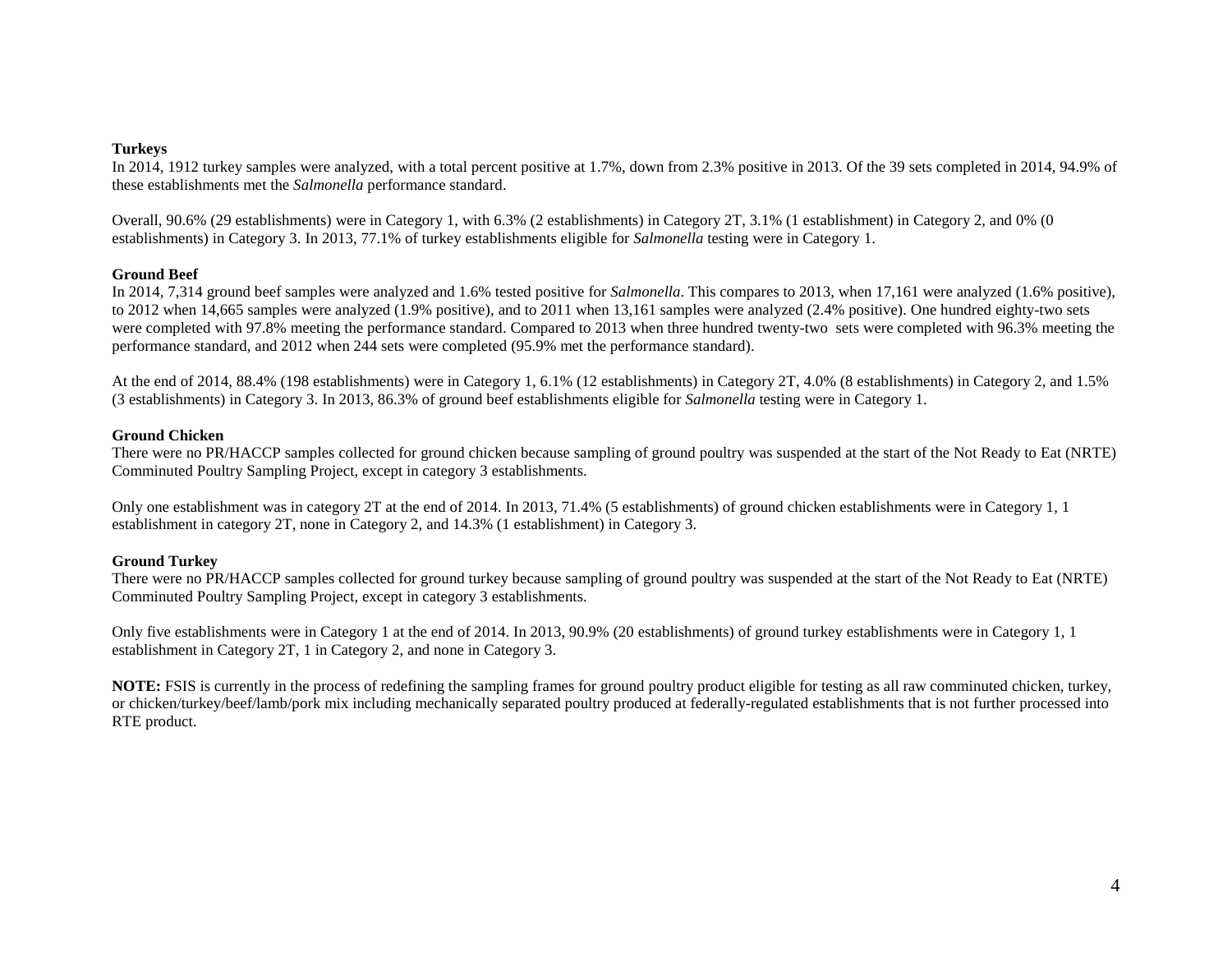#### **Comminuted Poultry**

Table D1 summarizes *Salmonella* positive results for young chicken and turkey from June 2013 - December 2014 for the NRTE Comminuted Poultry Sampling Projects initiated by Federal Register Notice FSIS-2012-0007: [http://www.fsis.usda.gov/wps/wcm/connect/0dffacbe-45e8-43ea-8b65-3b7100e19acb/2012-](http://www.fsis.usda.gov/wps/wcm/connect/0dffacbe-45e8-43ea-8b65-3b7100e19acb/2012-0007.pdf?MOD=AJPERES) [0007.pdf?MOD=AJPERES.](http://www.fsis.usda.gov/wps/wcm/connect/0dffacbe-45e8-43ea-8b65-3b7100e19acb/2012-0007.pdf?MOD=AJPERES) 

Table D2 summarizes *Campylobacter* positive results from June 2013 - December 2014 for young chicken and turkey comminuted products for the NRTE Comminuted Poultry Sampling Project.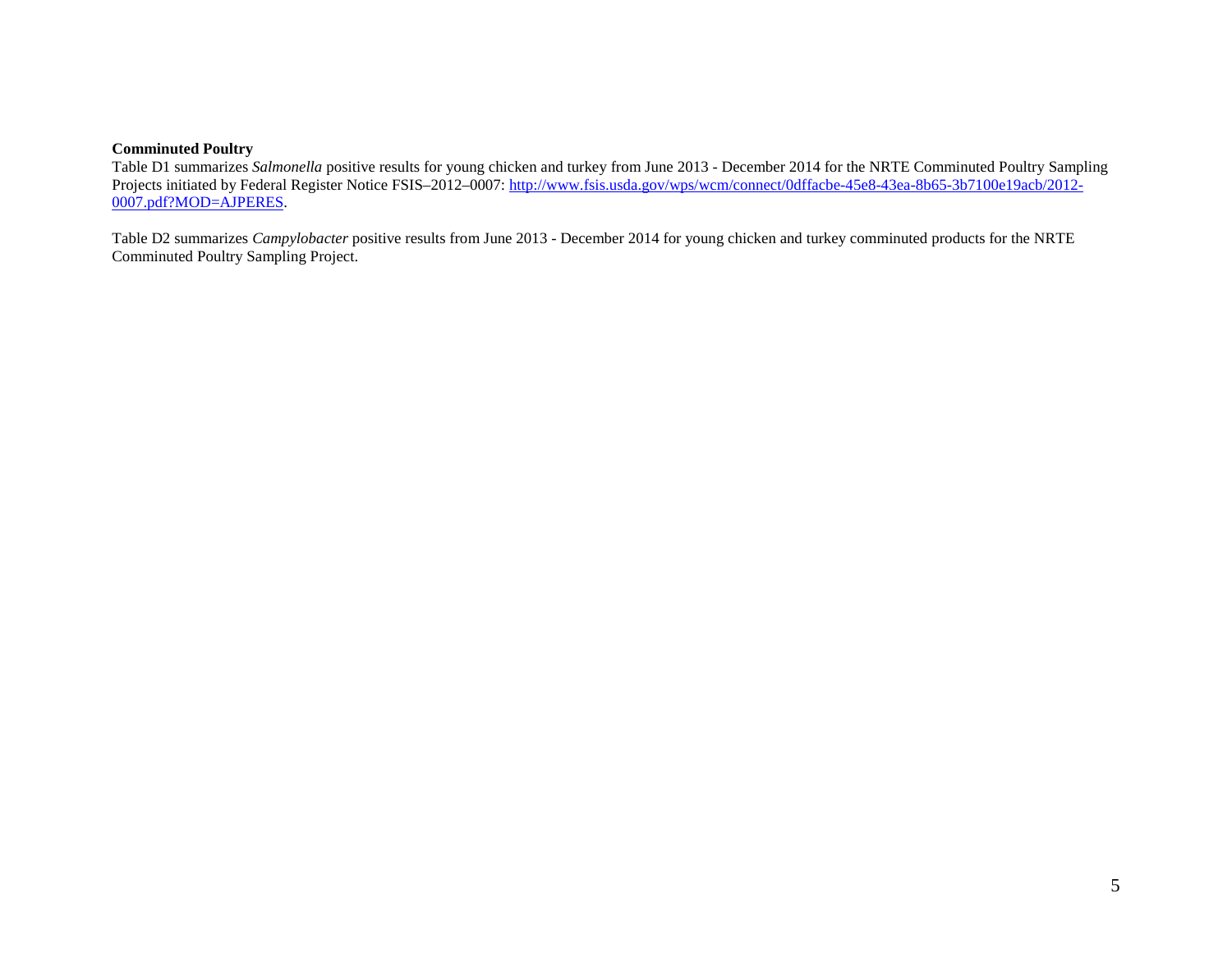# **Table A1 Percent Positive Salmonella Tests in the PR/HACCP Verification Testing Program By Product Class and Calendar Year, 1998 – 2014**

| <b>CY 2014</b> |                          |        |         |              |         |                   |       |                |       |                  |        |
|----------------|--------------------------|--------|---------|--------------|---------|-------------------|-------|----------------|-------|------------------|--------|
| <b>Product</b> | <b>Baseline</b>          | Large  |         | <b>Small</b> |         | <b>Very Small</b> |       | <b>Unknown</b> |       | <b>All Sizes</b> |        |
|                | <b>Prevalence</b><br>(%) | # Samp | $%$ Pos | # Samp       | $%$ Pos | # Samp            | % Pos | # Samp         | % Pos | # Samp           | % Pos  |
| Young Chicken  | 7.5%                     | 5,473  | $.1\%$  | 2.414        | 4.5%    | 974               | 17.0% | 0              |       | 8.861            | 3.8%   |
| Ground Beef    | 7.5%                     | 926    | 2.7%    | 4,951        | $.6\%$  | 1383              | 0.9%  | 54             | l.9%  | 7,314            | $.6\%$ |
| <b>Turkeys</b> | 1.7%                     | 892    | 1.3%    | 989          | 2.0%    | 0                 | 0.0%  | 0              |       | .912,            | l.7%   |

| <b>CY 2013</b>       |                 |        |       |        |              |        |                   |                |       |                  |       |  |  |  |
|----------------------|-----------------|--------|-------|--------|--------------|--------|-------------------|----------------|-------|------------------|-------|--|--|--|
| <b>Product</b>       | <b>Baseline</b> | Large  |       |        | <b>Small</b> |        | <b>Very Small</b> | <b>Unknown</b> |       | <b>All Sizes</b> |       |  |  |  |
|                      | Prevalence (%)  | # Samp | % Pos | # Samp | % Pos        | # Samp | % Pos             | # Samp         | % Pos | # Samp           | % Pos |  |  |  |
| Young Chicken        | 7.5%            | 7,786  | 1.5%  | 2,372  | 6.5%         | 966    | 17.0%             | 0              |       | 11,124           | 3.9%  |  |  |  |
| Steers/Heifers       | 1.0%            |        |       |        |              |        | $0.0\%$           | 0              |       |                  | 0.0%  |  |  |  |
| Ground Beef          | 7.5%            | 2,080  | 2.9%  | 11,157 | 1.5%         | 3,924  | 1.2%              | 0              |       | 17,161           | 1.6%  |  |  |  |
| Ground Chicken       | 44.6%           | 144    | 13.0% | 290    | 19.0%        | 19     | 42.0%             | 0              |       | 453              | 18.0% |  |  |  |
| <b>Ground Turkey</b> | 49.9%           | 55     | 5.5%  | 130    | 12.0%        | 32     | 44.0%             | 0              |       | 217              | 15.0% |  |  |  |
| Turkeys              | 1.7%            | ,468   | 1.2%  | 914    | 3.9%         | 30     | 6.7%              | 0              |       | 2,412            | 2.3%  |  |  |  |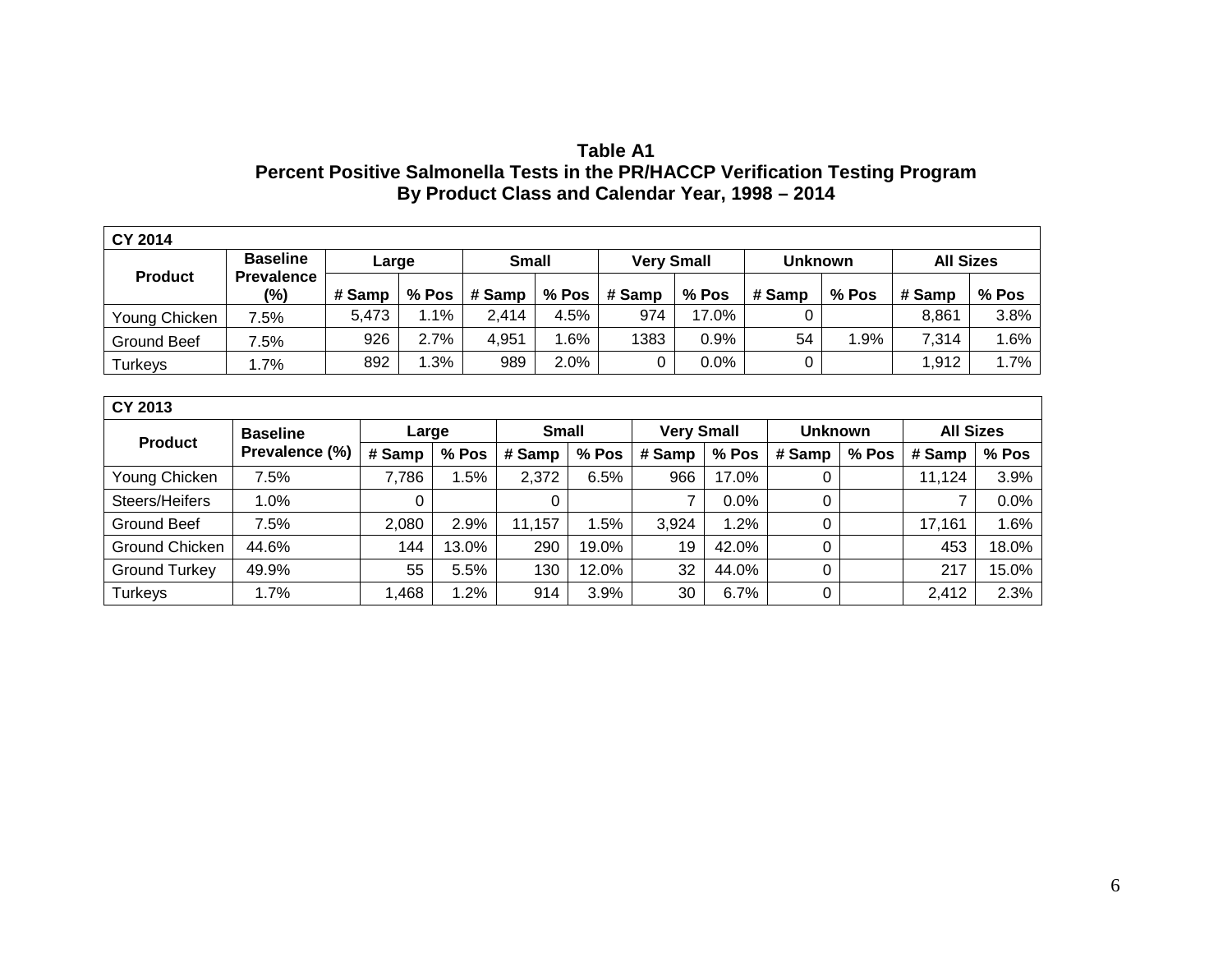| <b>CY 2012</b>       |                             |        |       |              |       |                   |       |                |       |                  |         |
|----------------------|-----------------------------|--------|-------|--------------|-------|-------------------|-------|----------------|-------|------------------|---------|
|                      | <b>Baseline</b>             |        | Large | <b>Small</b> |       | <b>Very Small</b> |       | <b>Unknown</b> |       | <b>All Sizes</b> |         |
| <b>Product</b>       | <b>Prevalence</b><br>$(\%)$ | # Samp | % Pos | # Samp       | % Pos | # Samp            | % Pos | # Samp         | % Pos | # Samp           | % Pos   |
| Young Chicken        | 7.5%                        | 8,223  | 2.7%  | 2,171        | 8.2%  | 537               | 13.0% | 2              | 0.0%  | 10,933           | 4.3%    |
| Market Hogs          | 8.7%                        | 12     | 8.3%  | 0            |       | 66                | 0.0%  | 0              |       | 78               | 1.3%    |
| Cows/Bulls           | 2.7%                        | 0      | 0.0%  | 26           | 0.0%  |                   | 0.0%  | 0              |       | 27               | $0.0\%$ |
| Steers/Heifers       | 1.0%                        | 0      | 0.0%  | 116          | 2.6%  | 153               | 0.0%  | 0              |       | 269              | 1.1%    |
| <b>Ground Beef</b>   | 7.5%                        | 1,767  | 3.0%  | 8,987        | .8%   | 3,811             | 1.4%  | 100            | 3.0%  | 14,665           | 1.9%    |
| Ground Chicken       | 44.6%                       | 273    | 34.0% | 853          | 28.0% | 144               | 29.0% | 106            | 11.0% | 1376             | 28.0%   |
| <b>Ground Turkey</b> | 49.9%                       | 689    | 12.0% | 390          | 10.0% | 10                | 30.0% | 66             | 6.1%  | 1155             | 11.0%   |
| <b>Turkeys</b>       | 1.7%                        | 1,318  | 1.3%  | 758          | 3.2%  | 75                | 9.3%  | 32             | 0.0%  | 2,183            | 2.2%    |

**NOTE**: Sampling for three product classes (market hog, cow/bull, and steer/heifer) represents follow-through samples from sets previously scheduled for these product classes which were carried to completion.

| <b>CY 2011</b>       |                 |        |       |              |       |                   |       |                |       |                  |       |
|----------------------|-----------------|--------|-------|--------------|-------|-------------------|-------|----------------|-------|------------------|-------|
| <b>Product</b>       | <b>Baseline</b> | Large  |       | <b>Small</b> |       | <b>Very Small</b> |       | <b>Unknown</b> |       | <b>All Sizes</b> |       |
|                      | Prevalence (%)  | # Samp | % Pos | # Samp       | % Pos | # Samp            | % Pos | # Samp         | % Pos | # Samp           | % Pos |
| Young Chicken        | 20.0 / 7.5%     | 3,255  | 3.0%  | 1,189        | 10.0% | 300               | 30.3% | 0              |       | 4,744            | 6.5%  |
| <b>Market Hogs</b>   | 8.7%            | 287    | 0.3%  | 904          | 4.1%  | 1,108             | 3.5%  | 0              |       | 2,299            | 3.3%  |
| Cows/Bulls           | 2.7%            | 47     | 0.0%  | 487          | 0.6%  | 298               | 1.3%  | 0              |       | 832              | 0.8%  |
| Steers/Heifers       | 1.0%            | 844    | 0.0%  | 1,015        | 0.8%  | 932               | 0.5%  | 0              |       | 2,791            | 0.5%  |
| Ground Beef          | 7.5%            | 1,294  | 4.7%  | 8,988        | 2.2%  | 2,826             | 1.9%  | 53             | 0.0%  | 13,161           | 2.4%  |
| Ground Chicken       | 44.6%           | 17     | 41.2% | 400          | 24.8% | 49                | 77.6% | 0              |       | 466              | 30.9% |
| <b>Ground Turkey</b> | 49.9%           | 397    | 14.4% | 84           | 4.8%  | 30                | 6.7%  | 0              |       | 511              | 12.3% |
| Turkeys              | 19.6 / 1.7%     | 1,008  | l.6%  | 489          | 3.3%  | 44                | 11.4% | $\overline{0}$ |       | 1,541            | 2.4%  |

**NOTE**: The Agency established a revised performance standard for *Salmonella* in young chicken and turkey carcasses as of July 1, 2011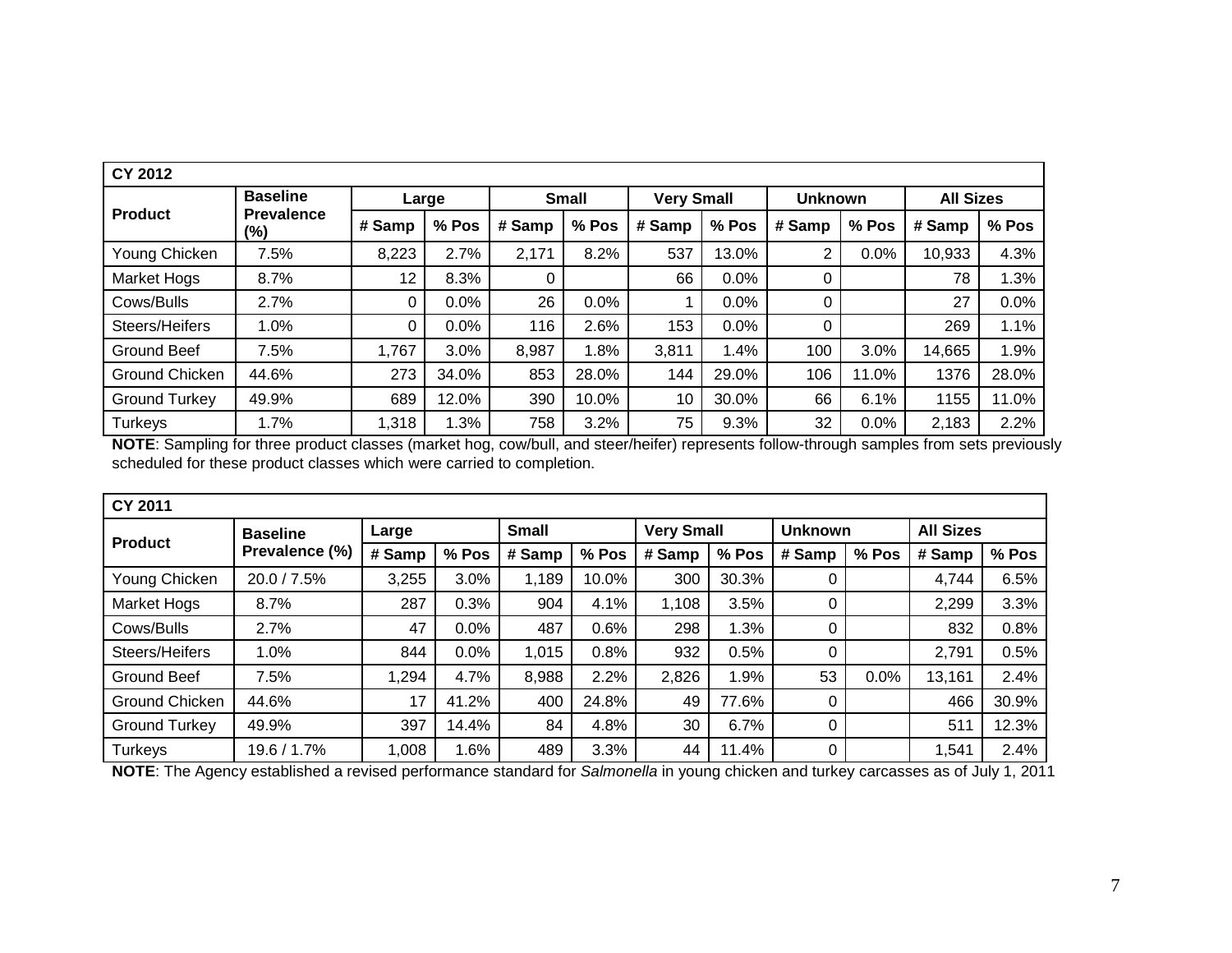| <b>CY 2010</b>       |                 |        |       |        |              |                   |       |                |       |                  |       |
|----------------------|-----------------|--------|-------|--------|--------------|-------------------|-------|----------------|-------|------------------|-------|
| <b>Product</b>       | <b>Baseline</b> |        | Large |        | <b>Small</b> | <b>Very Small</b> |       | <b>Unknown</b> |       | <b>All Sizes</b> |       |
|                      | Prevalence (%)  | # Samp | % Pos | # Samp | % Pos        | # Samp            | % Pos | # Samp         | % Pos | # Samp           | % Pos |
| Young Chicken        | 20.0%           | 4,753  | 4.3%  | 1,956  | 11.5%        | 120               | 25.8% | 0              |       | 6,829            | 6.7%  |
| <b>Market Hogs</b>   | 8.7%            | 1,290  | 1.7%  | 1,506  | 2.6%         | 1,428             | 2.8%  | 0              |       | 4,224            | 2.4%  |
| Cows/Bulls           | 2.7%            | 243    | 0.4%  | 1,366  | 0.4%         | 155               | 1.3%  | 0              |       | 1,764            | 0.5%  |
| Steers/Heifers       | 1.0%            | ,623   | 0.0%  | 1,721  | 0.2%         | 1,574             | 0.2%  | 0              |       | 4,918            | 0.1%  |
| Ground Beef          | 7.5%            | 1,048  | 2.2%  | 6,786  | 2.1%         | 1,422             | 2.5%  | 0              |       | 9,256            | 2.2%  |
| Ground Chicken       | 44.6%           | 89     | 22.5% | 312    | 16.3%        | 25                | 36.0% | 0              |       | 426              | 18.8% |
| <b>Ground Turkey</b> | 49.9%           | 658    | 11.6% | 154    | 7.8%         | 61                | 1.6%  | 0              |       | 873              | 10.2% |
| Turkeys              | 19.6%           | 1,049  | 4.9%  | 395    | 3.8%         | 0                 |       | 0              |       | 1,444            | 4.6%  |

| <b>CY 2009</b>       |                 |        |       |        |              |                   |       |                |       |                  |       |
|----------------------|-----------------|--------|-------|--------|--------------|-------------------|-------|----------------|-------|------------------|-------|
| <b>Product</b>       | <b>Baseline</b> |        | Large |        | <b>Small</b> | <b>Very Small</b> |       | <b>Unknown</b> |       | <b>All Sizes</b> |       |
|                      | Prevalence (%)  | # Samp | % Pos | # Samp | % Pos        | # Samp            | % Pos | # Samp         | % Pos | # Samp           | % Pos |
| Young Chicken        | 20.0%           | 4,605  | 5.0%  | 1,653  | 11.7%        | 181               | 21.0% | 0              |       | 6,439            | 7.2%  |
| <b>Market Hogs</b>   | 8.7%            | 972    | 1.0%  | 1,780  | 2.5%         | .995              | 2.7%  | 0              |       | 4,747            | 2.3%  |
| Cows/Bulls           | 2.7%            | 406    | 0.2%  | 1,238  | 0.6%         | 392               | 0.8%  | 0              |       | 2,036            | 0.6%  |
| Steers/Heifers       | 1.0%            | .683   | 0.1%  | 1,484  | 0.4%         | 1,772             | 0.2%  | 0              |       | 4,939            | 0.2%  |
| Ground Beef          | 7.5%            | 902    | 3.0%  | 6,004  | 2.1%         | 1,635             | 0.7%  | 0              |       | 8,541            | 1.9%  |
| Ground Chicken       | 44.6%           | 46     | 30.4% | 276    | 11.6%        | 52                | 42.3% | 0              |       | 374              | 18.2% |
| <b>Ground Turkey</b> | 49.9%           | 423    | 1.8%  | 128    | 9.4%         | 57                | 5.3%  | 0              |       | 608              | 10.7% |
| Turkeys              | 19.6%           | 931    | 3.5%  | 501    | 4.2%         | 0                 |       | 0              |       | 1,432            | 3.8%  |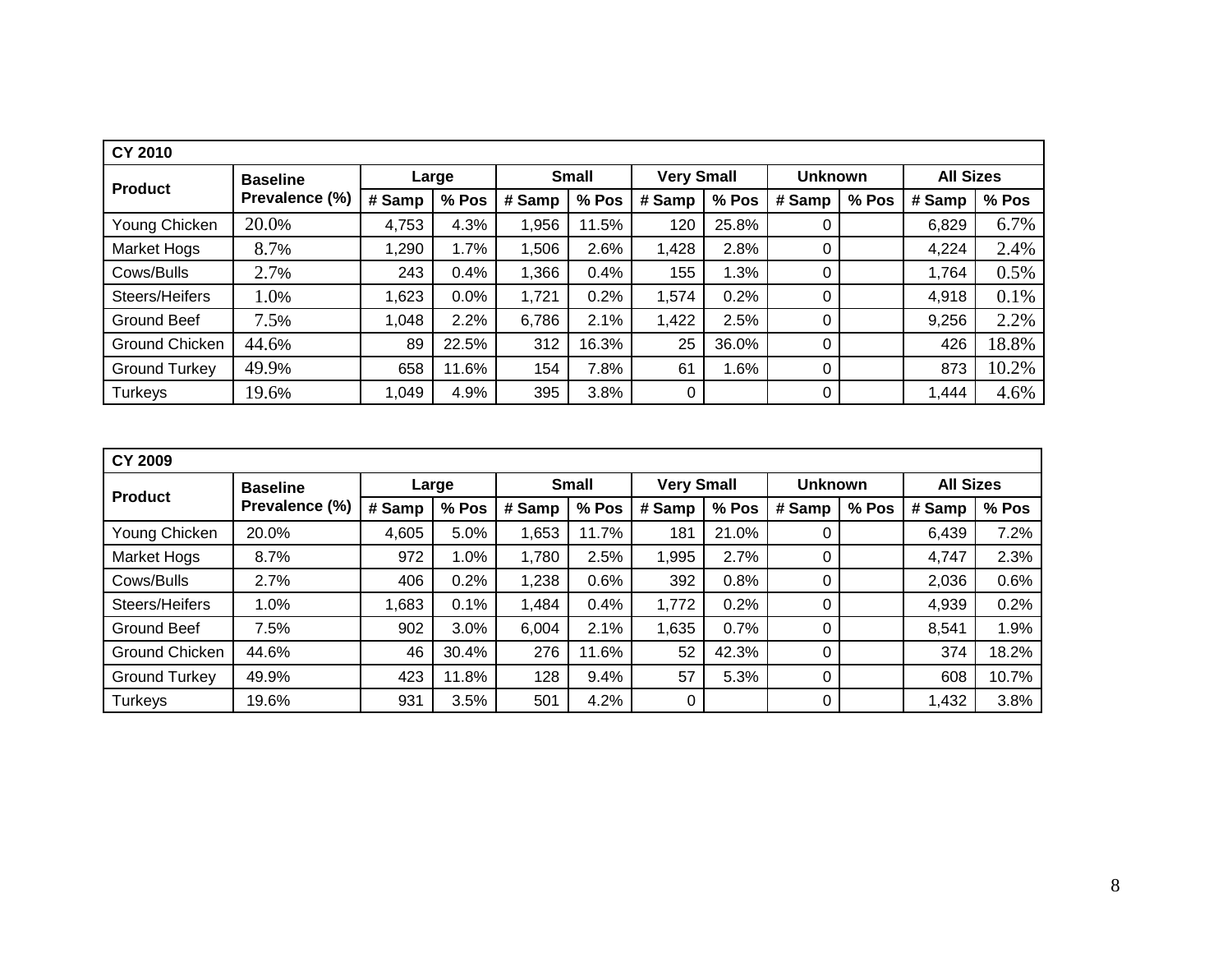| <b>CY 2008</b>       |                 |        |       |        |              |                   |       |                |         |                  |       |
|----------------------|-----------------|--------|-------|--------|--------------|-------------------|-------|----------------|---------|------------------|-------|
|                      | <b>Baseline</b> |        | Large |        | <b>Small</b> | <b>Very Small</b> |       | <b>Unknown</b> |         | <b>All Sizes</b> |       |
| <b>Product</b>       | Prevalence (%)  | # Samp | % Pos | # Samp | % Pos        | # Samp            | % Pos | # Samp         | % Pos   | # Samp           | % Pos |
| Young Chicken        | 20.0%           | 4,694  | 5.9%  | 1,644  | 10.0%        | 125               | 21.6% | 51             | 7.8%    | 6,514            | 7.3%  |
| Market Hogs          | 8.7%            | 538    | 1.5%  | 1,686  | 3.8%         | 2,020             | 1.8%  | 0              |         | 4,244            | 2.6%  |
| Cows/Bulls           | 2.7%            | 33     | 0.0%  | 1,628  | 0.4%         | 640               | 0.9%  | 0              |         | 2,301            | 0.5%  |
| Steers/Heifers       | 1.0%            | 1,151  | 0.0%  | 1,504  | 0.1%         | 2,228             | 0.3%  | 82             | $0.0\%$ | 4,965            | 0.2%  |
| <b>Ground Beef</b>   | 7.5%            | 1,261  | 4.0%  | 10,673 | 2.2%         | 4,720             | 2.6%  | 109            | 0.0%    | 16,763           | 2.4%  |
| Ground Chicken       | 44.6%           | 145    | 32.4% | 213    | 19.2%        | 53                | 32.1% | 0              |         | 411              | 25.5% |
| <b>Ground Turkey</b> | 49.9%           | 764    | 16.9% | 84     | 7.1%         | 28                | 0.0%  | 0              |         | 876              | 15.4% |
| <b>Turkeys</b>       | 19.6%           | 77     | 3.9%  | 52     | 9.6%         | 0                 |       | 0              |         | 129              | 6.2%  |

| <b>CY 2007</b>       |                 |        |       |        |              |                   |         |                |       |                  |         |
|----------------------|-----------------|--------|-------|--------|--------------|-------------------|---------|----------------|-------|------------------|---------|
|                      | <b>Baseline</b> |        | Large |        | <b>Small</b> | <b>Very Small</b> |         | <b>Unknown</b> |       | <b>All Sizes</b> |         |
| <b>Product</b>       | Prevalence (%)  | # Samp | % Pos | # Samp | $%$ Pos      | # Samp            | % Pos   | # Samp         | % Pos | # Samp           | % Pos   |
| Young Chicken        | 20.0%           | 6,306  | 7.6%  | 2,657  | 9.6%         | 445               | 15.3%   | 0              |       | 9,408            | 8.5%    |
| Market Hogs          | 8.7%            | 1,614  | 1.2%  | 2,435  | 3.9%         | 3,259             | 2.8%    | 0              |       | 7,308            | 2.8%    |
| Cows/Bulls           | 2.7%            | 460    | 0.0%  | 2,214  | 1.4%         | 1,295             | 0.8%    | 0              |       | 3,969            | $1.1\%$ |
| Steers/Heifers       | 1.0%            | 1,755  | 0.0%  | 1,395  | 0.2%         | .205              | 0.5%    | 0              |       | 4,355            | 0.2%    |
| Ground Beef          | 7.5%            | 883    | 4.8%  | 7,659  | 3.1%         | 5,153             | $1.6\%$ | 0              |       | 13,695           | 2.7%    |
| Ground Chicken       | 44.6%           | 67     | 61.2% | 373    | 19.6%        | 66                | 28.8%   | 0              |       | 506              | 26.3%   |
| <b>Ground Turkey</b> | 49.9%           | 631    | 18.4% | 153    | 17.0%        | 36                | 2.8%    | 0              |       | 820              | 17.4%   |
| Turkeys              | 19.6%           | 1,334  | 7.2%  | 410    | 2.9%         |                   |         | 0              |       | 1,744            | 6.2%    |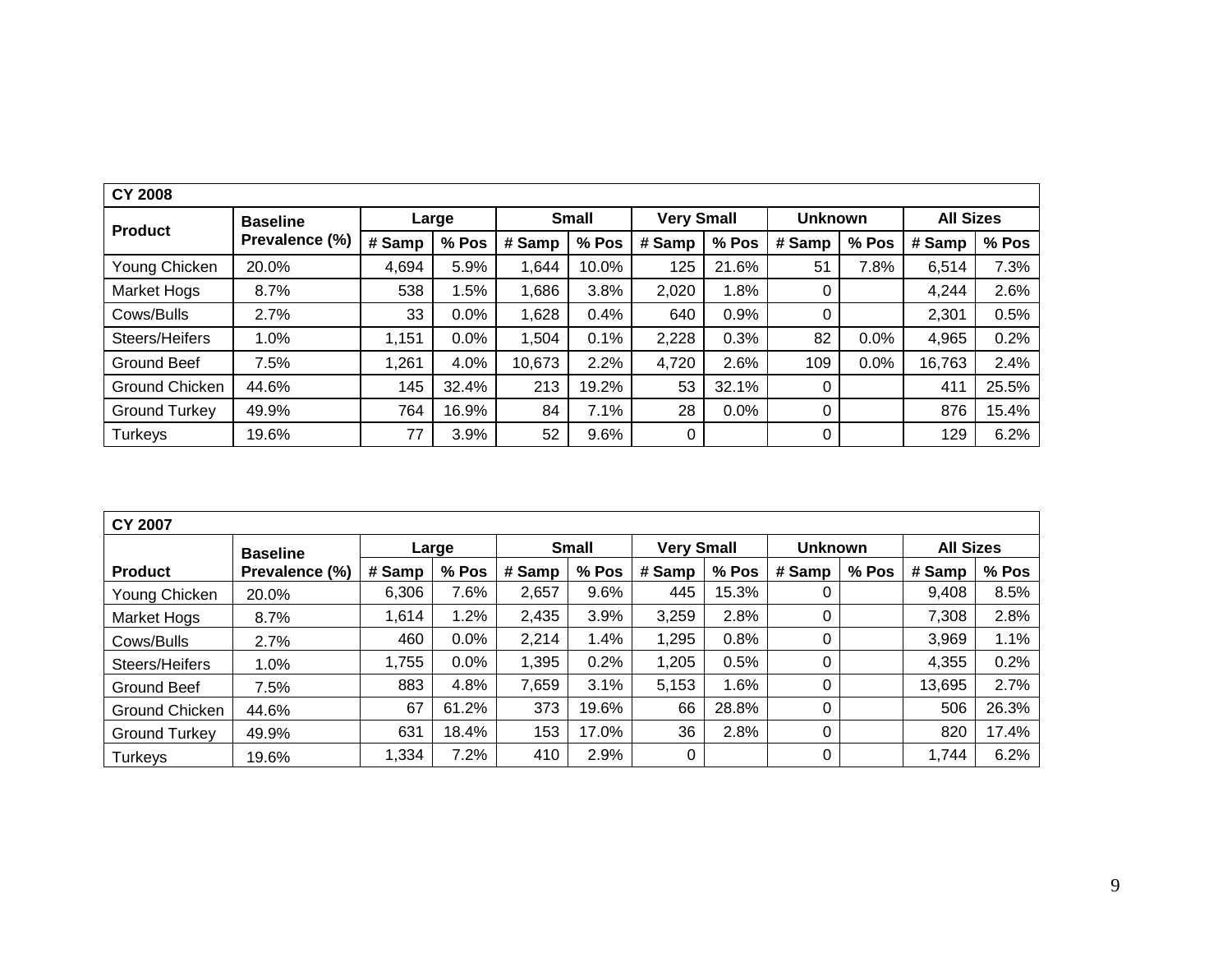| <b>CY 2006</b>       |                 |        |         |        |              |                   |       |                |       |                  |       |
|----------------------|-----------------|--------|---------|--------|--------------|-------------------|-------|----------------|-------|------------------|-------|
| <b>Product</b>       | <b>Baseline</b> |        | Large   |        | <b>Small</b> | <b>Very Small</b> |       | <b>Unknown</b> |       | <b>All Sizes</b> |       |
|                      | Prevalence (%)  | # Samp | $%$ Pos | # Samp | % Pos        | # Samp            | % Pos | # Samp         | % Pos | # Samp           | % Pos |
| Young Chicken        | 20.0%           | 6,856  | 10.4%   | 2,962  | 12.7%        | 388               | 19.8% |                |       | 10,206           | 11.4% |
| Market Hogs          | 8.7%            | 895    | 1.3%    | 2,091  | 4.9%         | 4,256             | 4.2%  | 0              |       | 7,242            | 4.0%  |
| Cows/Bulls           | 2.7%            | 235    | 0.0%    | 1,338  | 0.9%         | 673               | 1.0%  | 0              |       | 2,246            | 0.8%  |
| Steers/Heifers       | 1.0%            | 1,142  | 0.1%    | 1,277  | 0.6%         | 1,255             | 0.1%  | 0              |       | 3,674            | 0.3%  |
| Ground Beef          | 7.5%            | 605    | 3.3%    | 9,584  | 2.3%         | 7,660             | 1.4%  |                |       | 17,849           | 2.0%  |
| Ground Chicken       | 44.6%           | 89     | 60.7%   | 101    | 41.6%        | 32                | 12.5% | 0              |       | 222              | 45.0% |
| <b>Ground Turkey</b> | 49.9%           | 296    | 19.9%   | 145    | 21.4%        | 3                 | 0.0%  | 0              |       | 444              | 20.3% |
| <b>Turkeys</b>       | 19.6%           | 2,024  | 7.7%    | 761    | 5.5%         | 0                 |       | 0              |       | 2,785            | 7.1%  |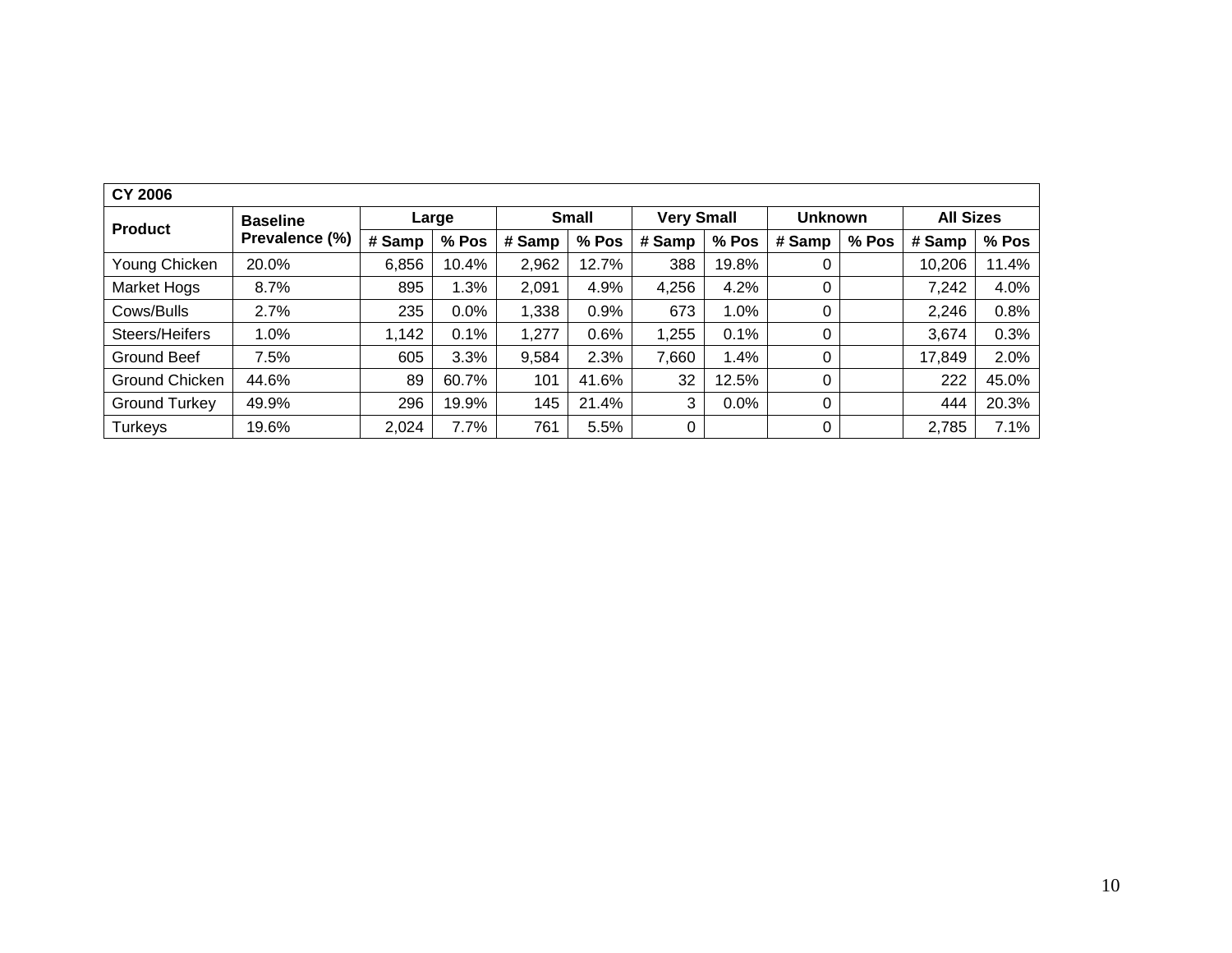**"A" Set Samples**

| <b>CY 2005</b>        |                 |        |       |        |              |                   |         |                |       |                  |       |  |  |
|-----------------------|-----------------|--------|-------|--------|--------------|-------------------|---------|----------------|-------|------------------|-------|--|--|
|                       | <b>Baseline</b> |        | Large |        | <b>Small</b> | <b>Very Small</b> |         | <b>Unknown</b> |       | <b>All Sizes</b> |       |  |  |
| <b>Product</b>        | Prevalence (%)  | # Samp | % Pos | # Samp | $%$ Pos      | # Samp            | $%$ Pos | # Samp         | % Pos | # Samp           | % Pos |  |  |
| Young Chicken         | 20.0%           | 6,853  | 14.7% | 2,458  | 18.6%        | 280               | 32.9%   |                | 0.0%  | 9,592            | 16.3% |  |  |
| <b>Market Hogs</b>    | 8.7%            | 1,410  | 2.2%  | 1,750  | 5.2%         | 3,488             | 3.6%    | 0              |       | 6,648            | 3.7%  |  |  |
| Cows/Bulls            | 2.7%            | 229    | 0.0%  | 975    | 1.5%         | 745               | 1.5%    | 0              |       | 1,949            | 1.3%  |  |  |
| Steers/Heifers        | 1.0%            | 788    | 0.0%  | 552    | 0.9%         | 750               | 0.9%    | 0              |       | 2,090            | 0.6%  |  |  |
| Ground Beef           | 7.5%            | 544    | 2.2%  | 9,070  | 1.4%         | 9,751             | 0.8%    | 0              |       | 19,365           | 1.1%  |  |  |
| <b>Ground Chicken</b> | 44.6%           | 0      |       | 133    | 33.1%        | 12                | 25.0%   | 0              |       | 145              | 32.4% |  |  |
| <b>Ground Turkey</b>  | 49.9%           | 799    | 24.8% | 86     | 14.0%        | 40                | 12.5%   | 0              |       | 925              | 23.2% |  |  |

| <b>CY 2004</b>       |                 |        |       |        |              |                   |         |                |       |                  |         |  |  |  |
|----------------------|-----------------|--------|-------|--------|--------------|-------------------|---------|----------------|-------|------------------|---------|--|--|--|
|                      | <b>Baseline</b> |        | Large |        | <b>Small</b> | <b>Very Small</b> |         | <b>Unknown</b> |       | <b>All Sizes</b> |         |  |  |  |
| <b>Product</b>       | Prevalence (%)  | # Samp | % Pos | # Samp | % Pos        | # Samp            | % Pos   | # Samp         | % Pos | # Samp           | $%$ Pos |  |  |  |
| Young Chicken        | 20.0%           | 5,023  | 11.7% | 1,871  | 18.2%        | 178               | 17.4%   | 0              |       | 7,072            | 13.5%   |  |  |  |
| <b>Market Hogs</b>   | 8.7%            | 1,274  | 2.2%  | 1,989  | 4.8%         | 4,597             | 2.7%    | 0              |       | 7,860            | 3.1%    |  |  |  |
| Cows/Bulls           | 2.7%            | 522    | 0.0%  | 1,801  | 0.6%         | 852               | $1.5\%$ | 0              |       | 3,175            | 0.8%    |  |  |  |
| Steers/Heifers       | 1.0%            | 1,471  | 0.0%  | 1,287  | 0.3%         | A69,              | 0.5%    | 0              |       | 4,227            | 0.3%    |  |  |  |
| Ground Beef          | 7.5%            | 840    | 2.4%  | 15,336 | 2.0%         | 14,808            | 1.2%    | 0              |       | 30,984           | 1.6%    |  |  |  |
| Ground Chicken       | 44.6%           | 53     | 5.7%  | 254    | 29.1%        | 81                | 27.2%   | 0              |       | 388              | 25.5%   |  |  |  |
| <b>Ground Turkey</b> | 49.9%           | 835    | 20.7% | 177    | 19.2%        | 32                | 3.1%    | 0              |       | 1,044            | 19.9%   |  |  |  |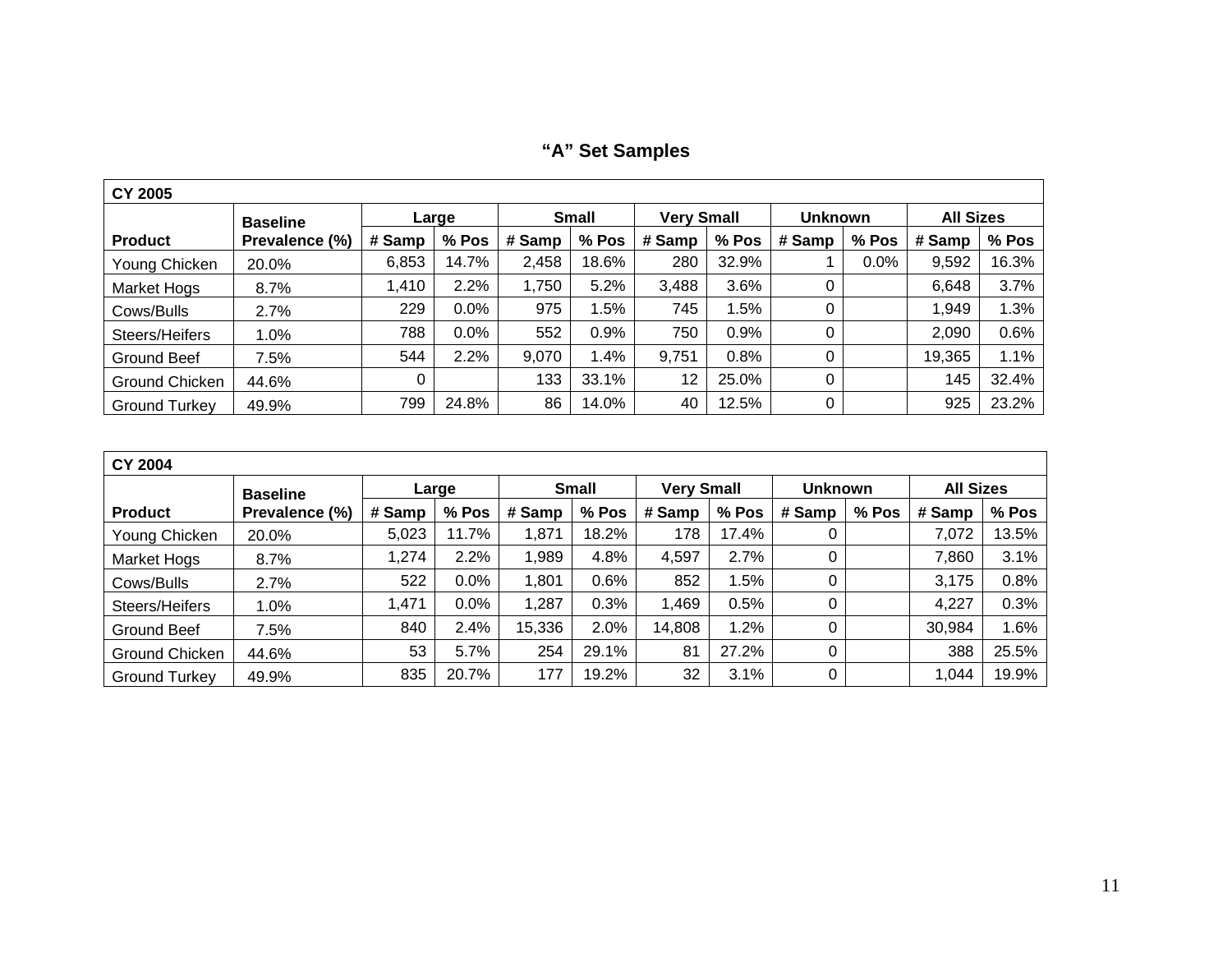| CY 1998-2003         |                 |        |       |        |              |                   |       |                |       |                  |         |  |  |  |
|----------------------|-----------------|--------|-------|--------|--------------|-------------------|-------|----------------|-------|------------------|---------|--|--|--|
|                      | <b>Baseline</b> |        | Large |        | <b>Small</b> | <b>Very Small</b> |       | <b>Unknown</b> |       | <b>All Sizes</b> |         |  |  |  |
| <b>Product</b>       | Prevalence (%)  | # Samp | % Pos | # Samp | $%$ Pos      | # Samp            | % Pos | # Samp         | % Pos | # Samp           | $%$ Pos |  |  |  |
| Young Chicken        | 20.0%           | 34,206 | 9.9%  | 12,102 | 13.7%        | 782               | 24.3% |                |       | 47,090           | 11.2%   |  |  |  |
| Market Hogs          | 8.7%            | 8,763  | 3.2%  | 7,382  | 6.8%         | 13,723            | 3.7%  | 108            | 0.9%  | 29,976           | 4.3%    |  |  |  |
| Cows/Bulls           | 2.7%            | 1,276  | 0.4%  | 8,038  | 1.7%         | 3,570             | 2.9%  | 0              |       | 12,884           | $1.9\%$ |  |  |  |
| Steers/Heifers       | 1.0%            | 3,648  | 0.2%  | 3,995  | 0.6%         | 5,175             | 0.4%  | 17             | 0.0%  | 12,835           | 0.4%    |  |  |  |
| Ground Beef          | 7.5%            | 5,800  | 4.4%  | 79,251 | 3.3%         | 49,624            | 1.9%  | 113            | 7.1%  | 134,788          | 2.8%    |  |  |  |
| Ground Chicken       | 44.6%           | 567    | 16.2% | 1,065  | 26.3%        | 90                | 16.7% | 0              |       | 1,722            | 22.5%   |  |  |  |
| <b>Ground Turkey</b> | 49.9%           | 4,367  | 28.0% | 1,225  | 22.4%        | 199               | 17.1% | 0              |       | 5,791            | 26.4%   |  |  |  |

**NOTE:** CY1998 through CY2003 are reported aggregately instead of individually because reliable annual data is not available.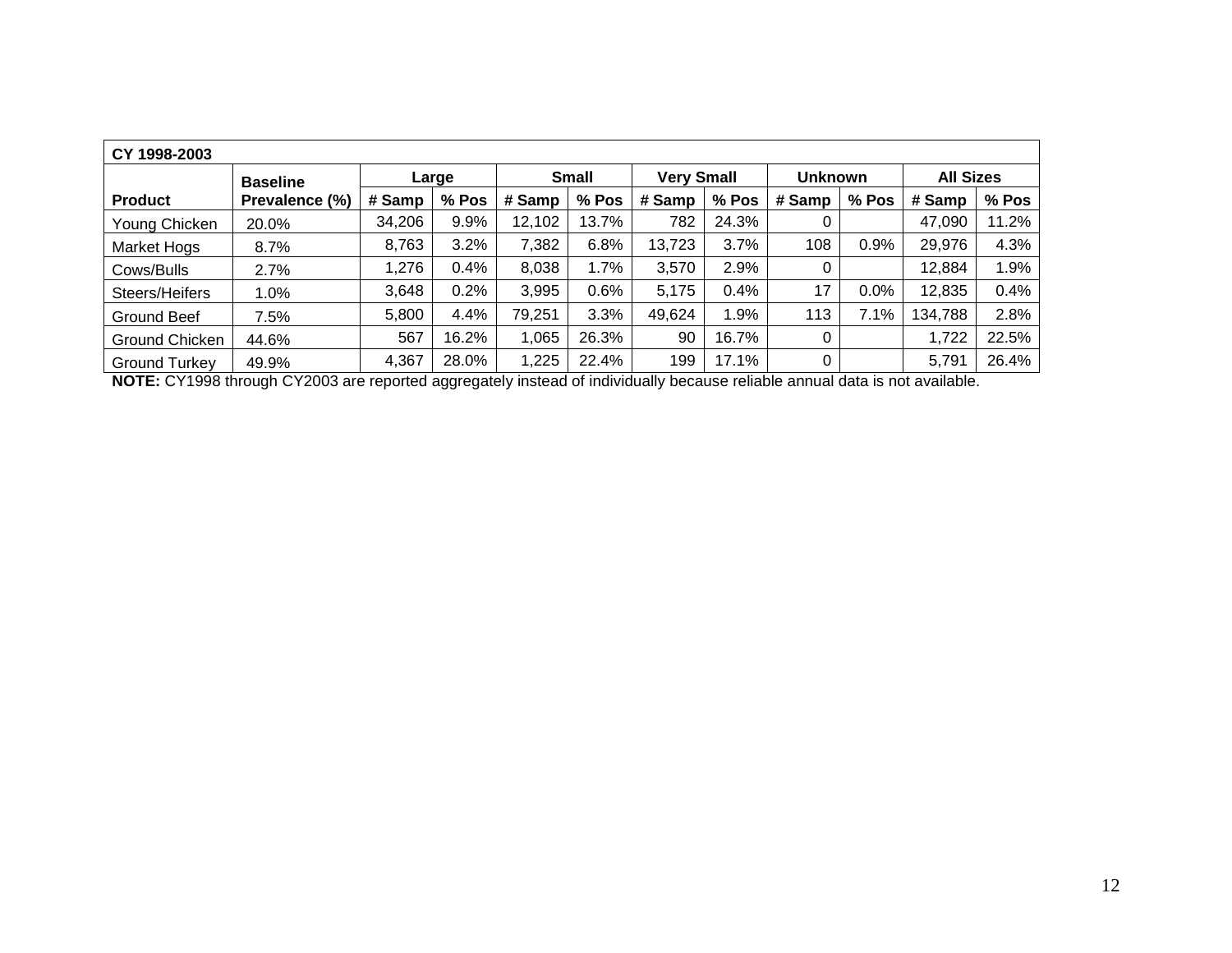| Table A2                                                                       |
|--------------------------------------------------------------------------------|
| Percent Positive Salmonella Tests in the PR/HACCP Verification Testing Program |
| Aggregated Results by Product Class, 1998 – 2014                               |

|                      | All Years 1998 - 2014 |       |              |       |                   |       |                |         |                  |       |  |  |
|----------------------|-----------------------|-------|--------------|-------|-------------------|-------|----------------|---------|------------------|-------|--|--|
|                      | Large                 |       | <b>Small</b> |       | <b>Very Small</b> |       | <b>Unknown</b> |         | <b>All Sizes</b> |       |  |  |
| <b>Product</b>       | # Samp                | % Pos | # Samp       | % Pos | # Samp            | % Pos | # Samp         | % Pos   | # Samp           | % Pos |  |  |
| <b>Broilers</b>      | 98,033                | 7.5%  | 35,449       | 11.9% | 5,276             | 19.9% | 54             | 7.4%    | 138,812          | 9.1%  |  |  |
| Market Hogs          | 17,055                | 2.4%  | 21,523       | 5.0%  | 35,940            | 3.3%  | 108            | 0.9%    | 74,626           | 3.6%  |  |  |
| Cows/Bulls           | 3,451                 | 0.2%  | 19,111       | 1.2%  | 8,621             | 1.9%  | 0              |         | 31,183           | 1.3%  |  |  |
| Steers/Heifers       | 14,105                | 0.1%  | 14,346       | 0.5%  | 16,520            | 0.4%  | 99             | $0.0\%$ | 45,070           | 0.3%  |  |  |
| <b>Ground Beef</b>   | 17,950                | 3.6%  | 178,446      | 2.6%  | 106,717           | 1.6%  | 429            | 2.8%    | 303,542          | 2.3%  |  |  |
| Ground Chicken       | 1,490                 | 26.2% | 4,270        | 24.1% | 623               | 31.9% | 106            | 11.3%   | 6,489            | 25.2% |  |  |
| <b>Ground Turkey</b> | 9,914                 | 21.8% | 2,756        | 16.9% | 528               | 12.1% | 66             | 6.1%    | 13,264           | 20.3% |  |  |
| Turkeys              | 10,101                | 4.0%  | 5,269        | 3.6%  | 180               | 7.8%  | 32             | $0.0\%$ | 15,582           | 3.9%  |  |  |

**NOTE:** HACCP classifications for a plant can change over time. This table reflects the sum of the individual tables, i.e. HACCP size at the time the samples were taken.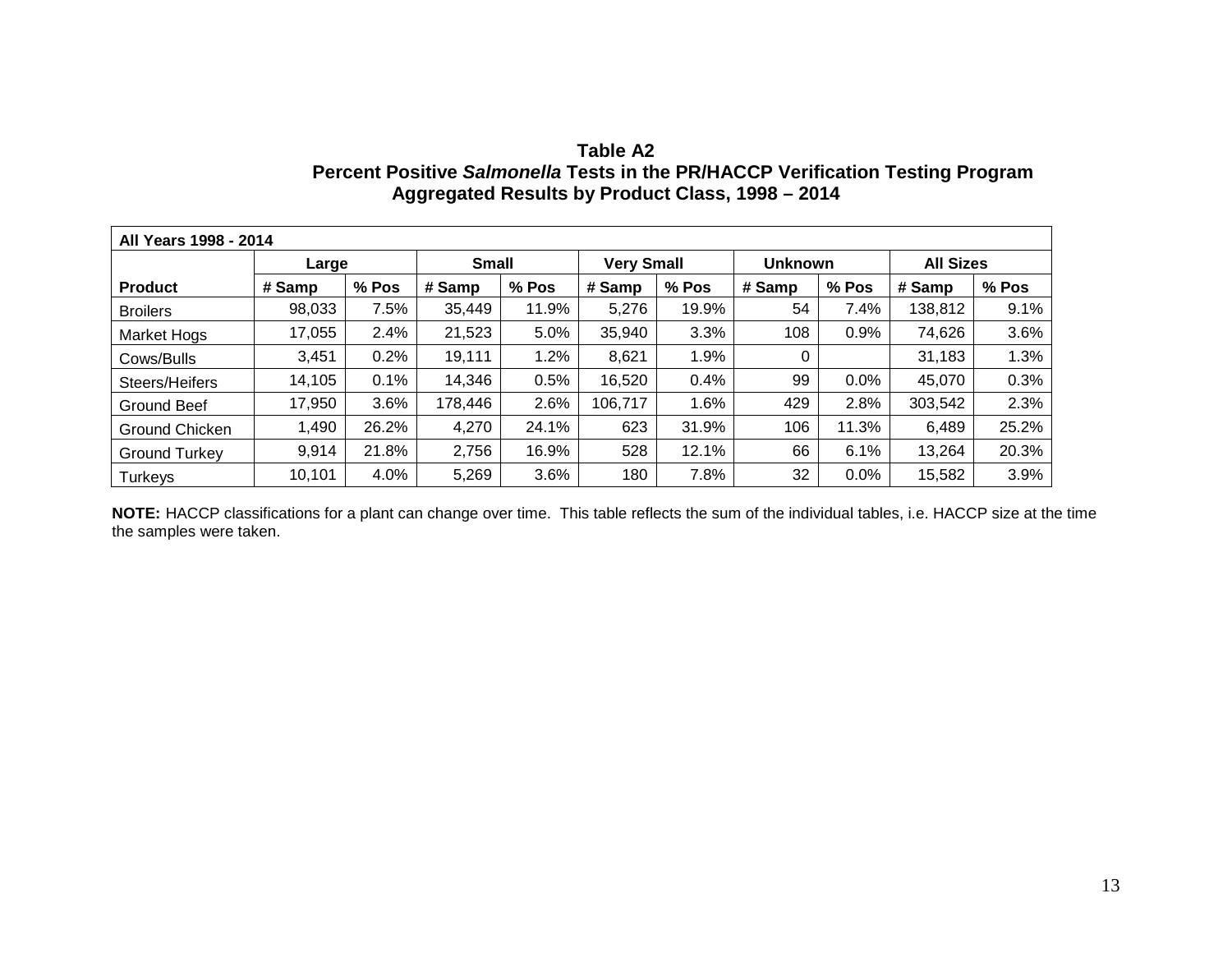# **Table A3 Percent of Sample Sets Meeting the** *Salmonella* **Performance Standards By Product Class and Calendar Year, 1998 – 2014\***

| <b>CY 2014</b> |        |        |        |              |                   |        |                |        |                  |        |  |
|----------------|--------|--------|--------|--------------|-------------------|--------|----------------|--------|------------------|--------|--|
|                |        | Large  |        | <b>Small</b> | <b>Verv Small</b> |        | <b>Unknown</b> |        | <b>All Sizes</b> |        |  |
| <b>Product</b> | # Sets | % Pass | # Sets | % Pass       | # Sets            | % Pass | # Sets         | % Pass | # Sets           | % Pass |  |
| Young Chicken  | 108    | 100.0% | 52     | 88.5%        | 18                | 55.6%  |                | 0%     | 178              | 92.1%  |  |
| Ground Beef    | 19     | 89.5%  | 122    | 98.4%        | 39                | 100.0% | ◠              | 100%   | 182              | 97.8%  |  |
| <b>Turkeys</b> | 20     | 100.0% | 19     | 89.5%        |                   |        |                |        | 39               | 94.9%  |  |

| CY 2013              |        |        |              |        |                   |        |                |        |                  |        |  |  |
|----------------------|--------|--------|--------------|--------|-------------------|--------|----------------|--------|------------------|--------|--|--|
| <b>Product</b>       | Large  |        | <b>Small</b> |        | <b>Very Small</b> |        | <b>Unknown</b> |        | <b>All Sizes</b> |        |  |  |
|                      | # Sets | % Pass | # Sets       | % Pass | # Sets            | % Pass | # Sets         | % Pass | # Sets           | % Pass |  |  |
| Young Chicken        | 163    | 98.2%  | 44           | 79.6%  | 12                | 75.0%  | $\mathbf 0$    |        | 219              | 93.2%  |  |  |
| Steers/Heifers       |        |        | 0            |        |                   | 100.0% | 0              |        |                  | 100.0% |  |  |
| Ground Beef          | 40     | 90.0%  | 208          | 97.1%  | 74                | 97.3%  | 0              |        | 322              | 96.3%  |  |  |
| Ground Chicken       | 4      | 100.0% | 8            | 87.5%  |                   |        | 0              |        | 12               | 91.7%  |  |  |
| <b>Ground Turkey</b> | ⌒      | 100.0% | 5            | 100.0% |                   |        | 0              |        |                  | 100.0% |  |  |
| Turkeys              | 23     | 95.7%  | 15           | 80.0%  | ∩                 |        | 0              |        | 38               | 89.5%  |  |  |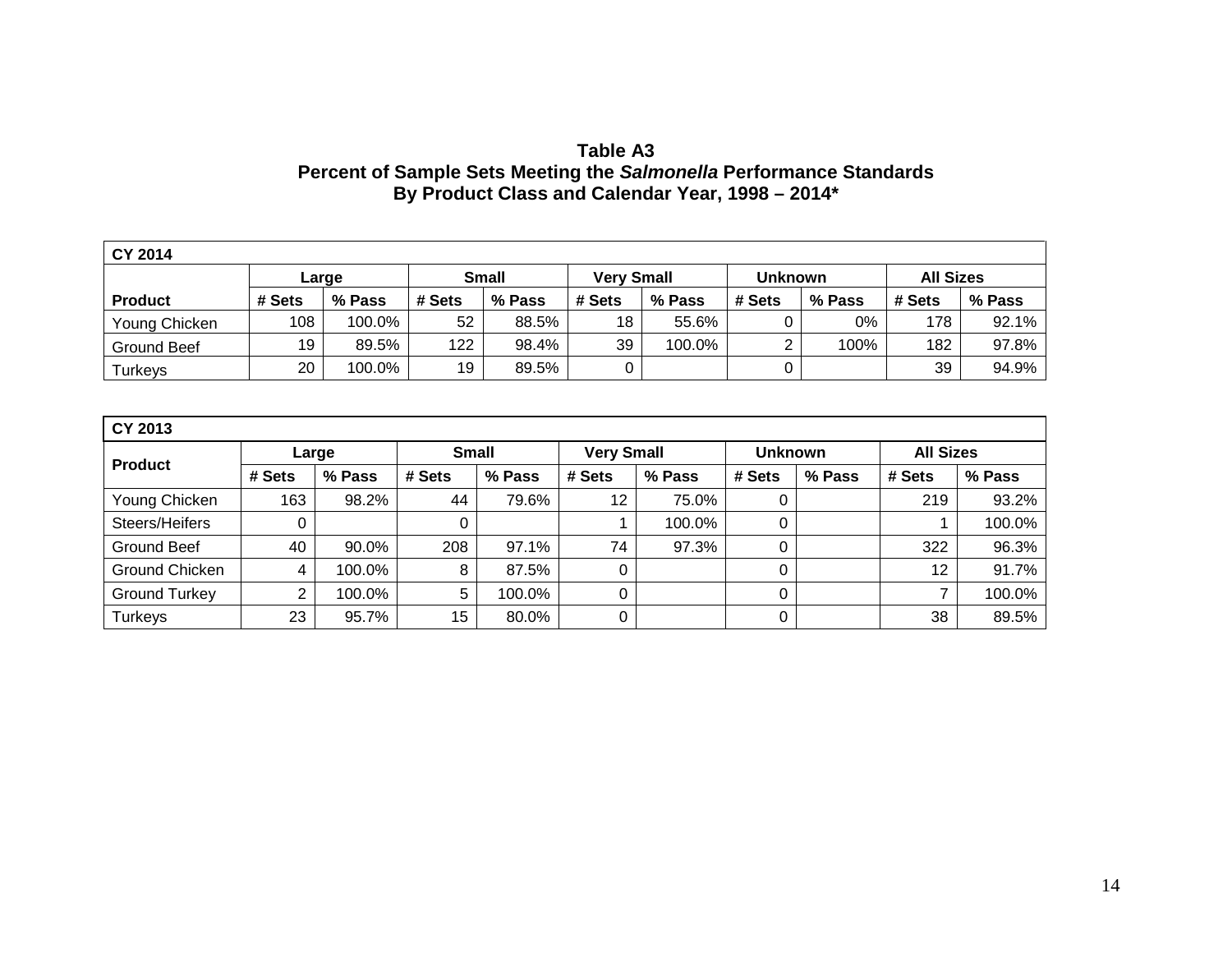| <b>CY 2012</b>       |        |         |              |        |                                     |        |          |        |                  |        |  |  |
|----------------------|--------|---------|--------------|--------|-------------------------------------|--------|----------|--------|------------------|--------|--|--|
|                      | Large  |         | <b>Small</b> |        | <b>Very Small</b><br><b>Unknown</b> |        |          |        | <b>All Sizes</b> |        |  |  |
| <b>Product</b>       | # Sets | % Pass  | # Sets       | % Pass | # Sets                              | % Pass | # Sets   | % Pass | # Sets           | % Pass |  |  |
| Young Chicken        | 134    | 95.5%   | 35           | 77.1%  | 9                                   | 44.4%  | 0        |        | 178              | 89.3%  |  |  |
| <b>Market Hogs</b>   |        | 100.0%  | 0            |        | 4                                   | 100.0% | 0        |        | 5                | 100.0% |  |  |
| Cows/Bulls           | 0      | $0.0\%$ |              | 100.0% | 0                                   |        | 0        |        |                  | 100.0% |  |  |
| Steers/Heifers       | 0      | $0.0\%$ | 3            | 33.3%  | 5                                   | 100.0% | $\Omega$ |        | 8                | 75.0%  |  |  |
| Ground Beef          | 30     | 93.3%   | 158          | 96.2%  | 54                                  | 96.3%  | 2        | 100.0% | 244              | 95.9%  |  |  |
| Ground Chicken       |        | $0.0\%$ | 8            | 75.0%  | 2                                   | 100.0% | 2        | 100.0% | 13               | 76.9%  |  |  |
| <b>Ground Turkey</b> | 12     | 100.0%  | 6            | 100.0% | 0                                   |        |          | 100.0% | 19               | 100.0% |  |  |
| Turkeys              | 17     | 100.0%  | 12           | 91.7%  |                                     | 100.0% | 3        | 66.7%  | 33               | 93.9%  |  |  |

\* Includes sample sets completed during the indicated calendar year (sample sets may have started during an earlier year).

| CY 2011              |        |        |              |        |                   |        |                |        |                  |        |  |  |  |
|----------------------|--------|--------|--------------|--------|-------------------|--------|----------------|--------|------------------|--------|--|--|--|
|                      | Large  |        | <b>Small</b> |        | <b>Very Small</b> |        | <b>Unknown</b> |        | <b>All Sizes</b> |        |  |  |  |
| <b>Product</b>       | # Sets | % Pass | # Sets       | % Pass | # Sets            | % Pass | # Sets         | % Pass | # Sets           | % Pass |  |  |  |
| Young Chicken        | 71     | 100.0% | 25           | 92.0%  | 4                 | 50.0%  | 0              |        | 100              | 96.0%  |  |  |  |
| <b>Market Hogs</b>   | 5      | 100.0% | 21           | 100.0% | 24                | 100.0% | 0              |        | 50               | 100.0% |  |  |  |
| Cows/Bulls           |        | 100.0% | 8            | 100.0% | 6                 | 100.0% | 0              |        | 15               | 100.0% |  |  |  |
| Steers/Heifers       | 16     | 100.0% | 16           | 93.8%  | 19                | 94.7%  | 0              |        | 51               | 96.1%  |  |  |  |
| <b>Ground Beef</b>   | 22     | 81.8%  | 138          | 95.7%  | 44                | 95.5%  |                | 100.0% | 205              | 94.1%  |  |  |  |
| Ground Chicken       |        | 100.0% | 7            | 85.7%  |                   | 0.0%   | 0              |        | 9                | 77.8%  |  |  |  |
| <b>Ground Turkey</b> | 11     | 100.0% |              | 100.0% | 2                 | 100.0% | $\Omega$       |        | 14               | 100.0% |  |  |  |
| <b>Turkeys</b>       | 19     | 94.7%  | 6            | 100.0% | 0                 | 0.0%   | 0              |        | 25               | 96.0%  |  |  |  |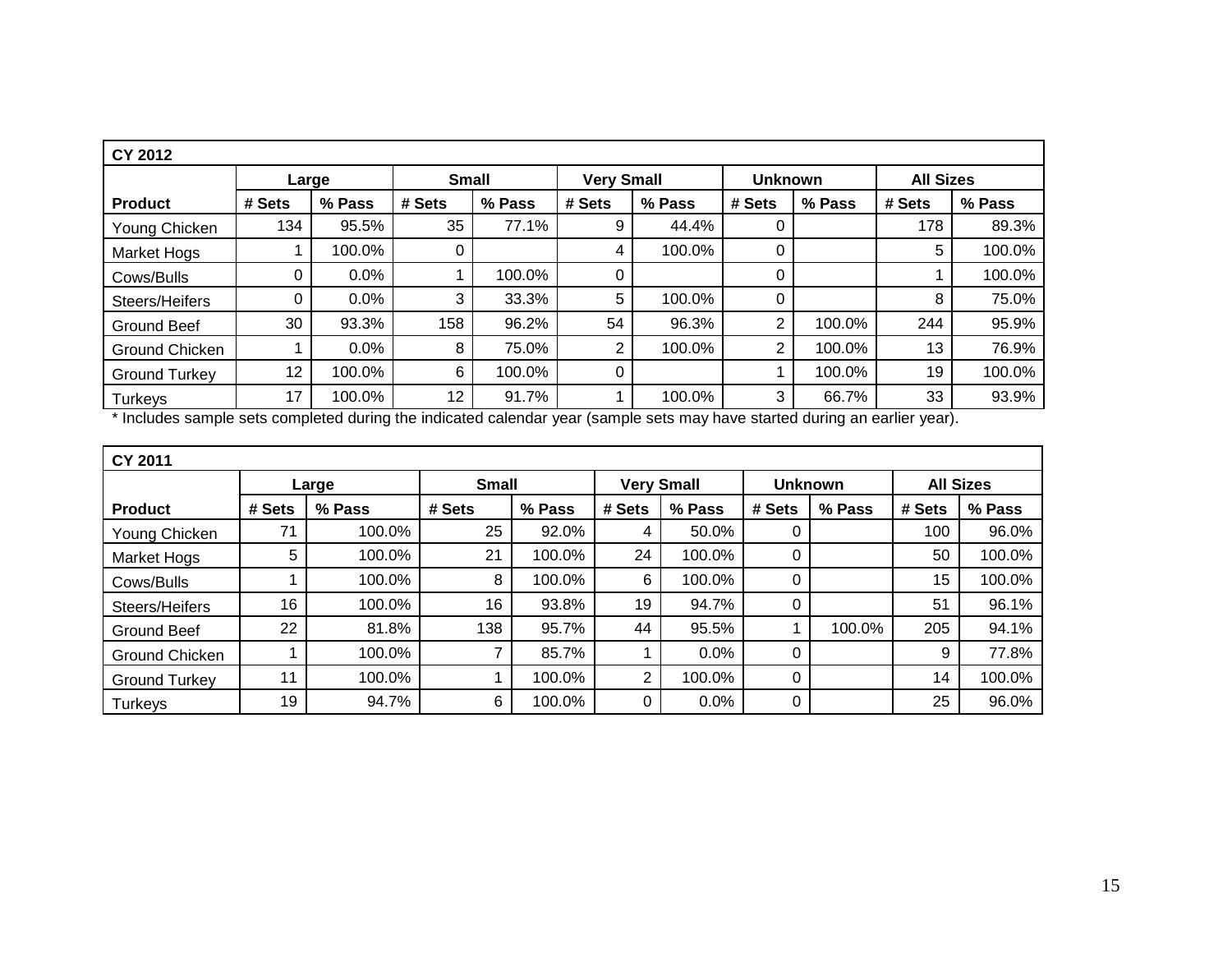| <b>CY 2010</b>       |        |        |        |              |        |                   |        |                |        |                  |  |  |  |
|----------------------|--------|--------|--------|--------------|--------|-------------------|--------|----------------|--------|------------------|--|--|--|
|                      |        | Large  |        | <b>Small</b> |        | <b>Very Small</b> |        | <b>Unknown</b> |        | <b>All Sizes</b> |  |  |  |
| <b>Product</b>       | # Sets | % Pass | # Sets | % Pass       | # Sets | % Pass            | # Sets | % Pass         | # Sets | % Pass           |  |  |  |
| Young Chicken        | 94     | 98.9%  | 38     | 86.8%        | 2      | 50.0%             |        |                | 134    | 94.8%            |  |  |  |
| Market Hogs          | 24     | 95.8%  | 30     | 96.7%        | 32     | 96.9%             | 0      |                | 86     | 96.5%            |  |  |  |
| Cows/Bulls           | 4      | 100.0% | 25     | 96.0%        | 3      | 66.7%             | 0      |                | 32     | 93.8%            |  |  |  |
| Steers/Heifers       | 18     | 100.0% | 23     | 91.3%        | 21     | 95.2%             | 0      |                | 62     | 95.2%            |  |  |  |
| <b>Ground Beef</b>   | 23     | 100.0% | 124    | 96.0%        | 28     | 96.4%             | 0      |                | 175    | 96.6%            |  |  |  |
| Ground Chicken       | 2      | 100.0% | 8      | 100.0%       |        | 100.0%            | 0      |                | 11     | 100.0%           |  |  |  |
| <b>Ground Turkey</b> | 9      | 100.0% | 4      | 100.0%       |        | 100.0%            | 0      |                | 14     | 100.0%           |  |  |  |
| Turkeys              | 22     | 95.5%  | 8      | 87.5%        | 0      |                   | 0      |                | 30     | 93.3%            |  |  |  |

| <b>CY 2009</b>       |        |        |        |              |                   |        |                |        |                  |        |  |  |
|----------------------|--------|--------|--------|--------------|-------------------|--------|----------------|--------|------------------|--------|--|--|
|                      | Large  |        |        | <b>Small</b> | <b>Very Small</b> |        | <b>Unknown</b> |        | <b>All Sizes</b> |        |  |  |
| <b>Product</b>       | # Sets | % Pass | # Sets | % Pass       | # Sets            | % Pass | # Sets         | % Pass | # Sets           | % Pass |  |  |
| Young Chicken        | 102    | 99.0%  | 35     | 88.6%        | 3                 | 66.7%  | 0              |        | 140              | 95.7%  |  |  |
| Market Hogs          | 21     | 100.0% | 33     | 97.0%        | 40                | 95.0%  | 0              |        | 94               | 96.8%  |  |  |
| Cows/Bulls           |        | 100.0% | 26     | 96.2%        | 9                 | 88.9%  | 0              |        | 42               | 95.2%  |  |  |
| Steers/Heifers       | 23     | 100.0% | 17     | 88.2%        | 28                | 100.0% | 0              |        | 68               | 97.1%  |  |  |
| Ground Beef          | 20     | 95.0%  | 130    | 96.2%        | 45                | 95.6%  | 0              |        | 195              | 95.9%  |  |  |
| Ground Chicken       | 2      | 50.0%  | 3      | 100.0%       |                   | 100.0% | 0              |        | 6                | 83.3%  |  |  |
| <b>Ground Turkey</b> | 9      | 100.0% | 4      | 100.0%       |                   | 100.0% | 0              |        | 14               | 100.0% |  |  |
| <b>Turkeys</b>       | 15     | 100.0% | 9      | 100.0%       | 0                 |        | 0              |        | 24               | 100.0% |  |  |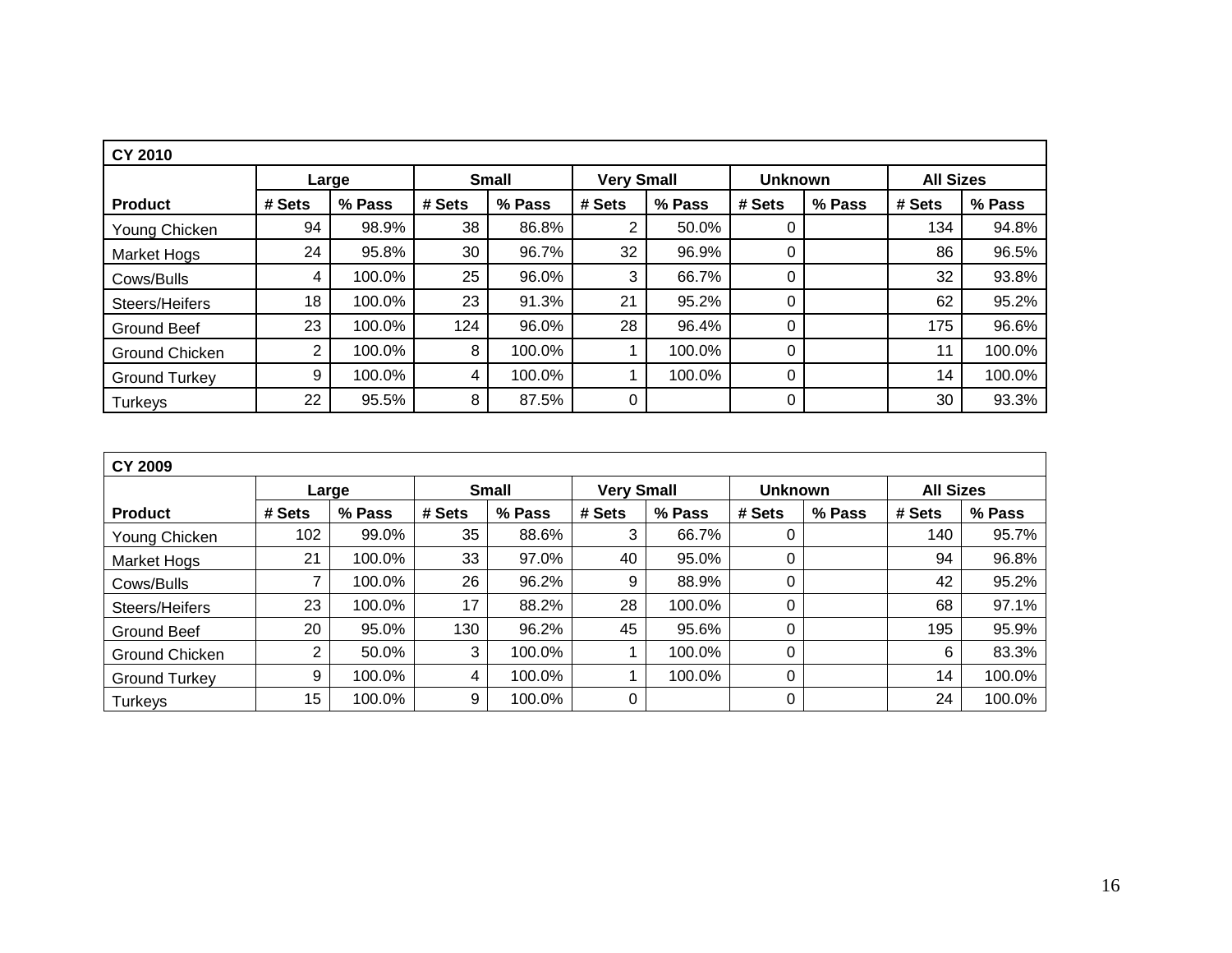| <b>CY 2008</b>       |        |        |              |        |                   |        |                |        |                  |        |  |  |  |
|----------------------|--------|--------|--------------|--------|-------------------|--------|----------------|--------|------------------|--------|--|--|--|
|                      |        | Large  | <b>Small</b> |        | <b>Very Small</b> |        | <b>Unknown</b> |        | <b>All Sizes</b> |        |  |  |  |
| <b>Product</b>       | # Sets | % Pass | # Sets       | % Pass | # Sets            | % Pass | # Sets         | % Pass | # Sets           | % Pass |  |  |  |
| Young Chicken        | 105    | 99.0%  | 37           | 94.6%  | 6                 | 83.3%  |                | 100.0% | 149              | 97.3%  |  |  |  |
| <b>Market Hogs</b>   | 12     | 66.7%  | 35           | 97.1%  | 43                | 97.7%  | 0              |        | 90               | 93.3%  |  |  |  |
| Cows/Bulls           | 2      | 100.0% | 32           | 96.9%  | 12 <sup>°</sup>   | 100.0% | 2              | 100.0% | 48               | 97.9%  |  |  |  |
| Steers/Heifers       | 15     | 100.0% | 24           | 91.7%  | 25                | 88.0%  | 0              |        | 64               | 92.2%  |  |  |  |
| Ground Beef          | 26     | 92.3%  | 225          | 90.7%  | 109               | 78.9%  | 3              | 100.0% | 363              | 87.3%  |  |  |  |
| Ground Chicken       | 3      | 66.7%  | 5            | 100.0% |                   | 100.0% | 0              |        | 9                | 88.9%  |  |  |  |
| <b>Ground Turkey</b> | 16     | 100.0% |              | 100.0% |                   | 100.0% | 0              |        | 18               | 100.0% |  |  |  |
| Turkeys              | 3      | 100.0% | 2            | 100.0% | 0                 |        | 0              |        | 5                | 100.0% |  |  |  |

| <b>CY 2007</b>     |        |         |        |              |                   |        |                |        |                  |        |  |  |
|--------------------|--------|---------|--------|--------------|-------------------|--------|----------------|--------|------------------|--------|--|--|
|                    | Large  |         |        | <b>Small</b> | <b>Very Small</b> |        | <b>Unknown</b> |        | <b>All Sizes</b> |        |  |  |
| <b>Product</b>     | # Sets | % Pass  | # Sets | % Pass       | # Sets            | % Pass | # Sets         | % Pass | # Sets           | % Pass |  |  |
| Young Chicken      | 147    | 98.0%   | 63     | 96.8%        | 5                 | 80.0%  | 0              |        | 215              | 97.2%  |  |  |
| <b>Market Hogs</b> | 29     | 100.0%  | 46     | 97.8%        | 72                | 95.8%  | 0              |        | 147              | 97.3%  |  |  |
| Cows/Bulls         | 7      | 100.0%  | 34     | 94.1%        | 22                | 95.5%  | 0              |        | 63               | 95.2%  |  |  |
| Steers/Heifers     | 24     | 100.0%  | 16     | 87.5%        | 17                | 94.1%  | 0              |        | 57               | 94.7%  |  |  |
| Ground Beef        | 16     | 93.8%   | 144    | 95.1%        | 93                | 97.8%  | 0              |        | 253              | 96.0%  |  |  |
| Ground Chicken     |        | $0.0\%$ | ⇁      | 100.0%       | $\overline{2}$    | 100.0% | 0              |        | 10               | 90.0%  |  |  |
| Ground Turkey      | 11     | 100.0%  | 4      | 100.0%       | 0                 |        | 0              |        | 15               | 100.0% |  |  |
| Turkeys            | 35     | 100.0%  | 10     | 100.0%       | $\mathbf 0$       |        | 0              |        | 45               | 100.0% |  |  |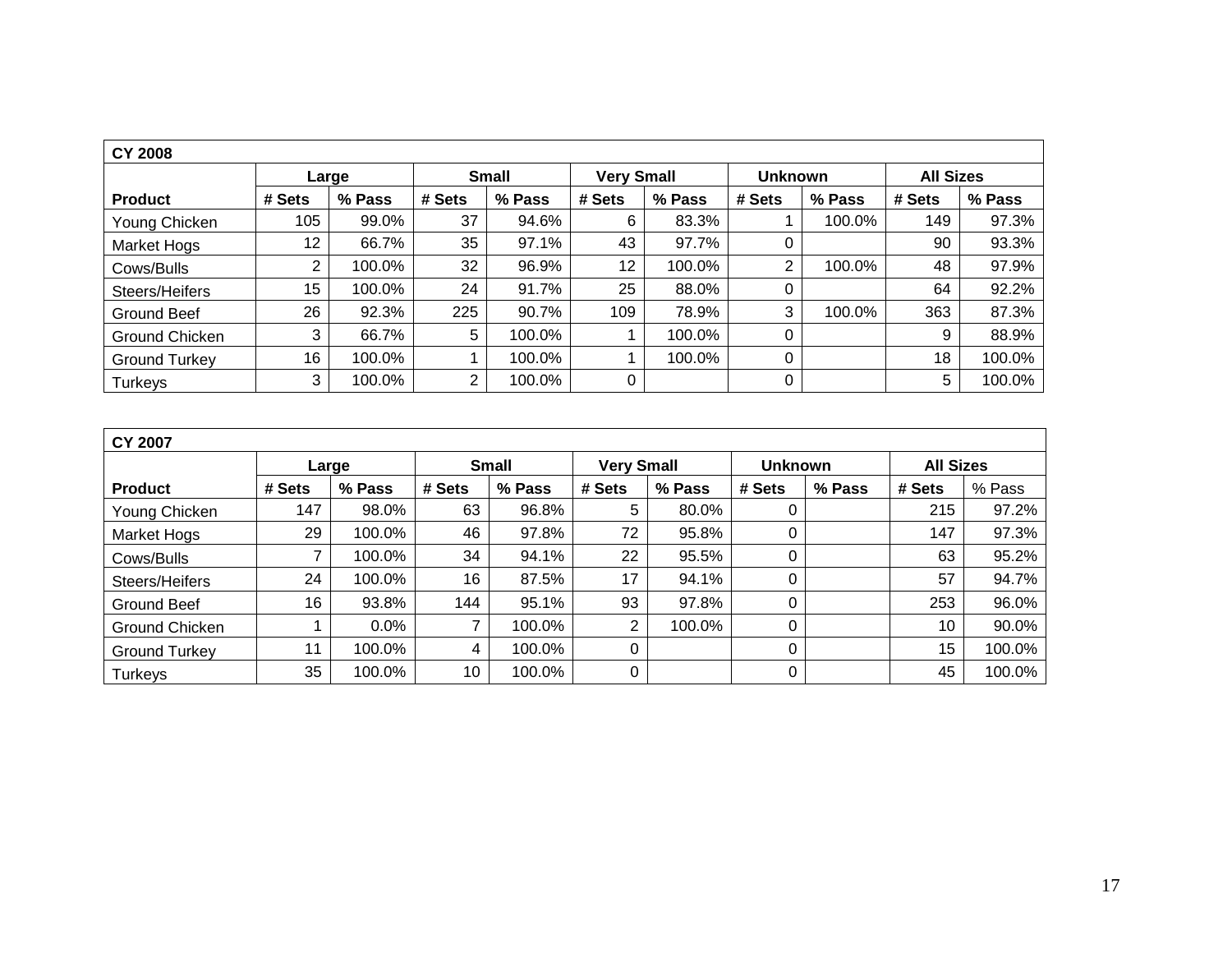| <b>CY 2006</b>       |                 |         |                 |        |                   |        |                |        |                  |        |  |  |  |
|----------------------|-----------------|---------|-----------------|--------|-------------------|--------|----------------|--------|------------------|--------|--|--|--|
|                      |                 | Large   | <b>Small</b>    |        | <b>Very Small</b> |        | <b>Unknown</b> |        | <b>All Sizes</b> |        |  |  |  |
| <b>Product</b>       | # Sets          | % Pass  | # Sets          | % Pass | # Sets            | % Pass | # Sets         | % Pass | # Sets           | % Pass |  |  |  |
| Young Chicken        | 126             | 92.9%   | 52              | 82.7%  | 6                 | 50.0%  |                |        | 184              | 88.6%  |  |  |  |
| Market Hogs          | 26              | 100.0%  | 45              | 93.3%  | 74                | 93.2%  | 0              |        | 145              | 94.5%  |  |  |  |
| Cows/Bulls           | 5               | 100.0%  | 20              | 95.0%  | 9                 | 77.8%  | 0              |        | 34               | 91.2%  |  |  |  |
| Steers/Heifers       | 11              | 100.0%  | 11              | 81.8%  | 11                | 100.0% | 0              |        | 33               | 93.9%  |  |  |  |
| <b>Ground Beef</b>   | 12 <sup>2</sup> | 91.7%   | 186             | 96.8%  | 173               | 98.8%  | 0              |        | 371              | 97.6%  |  |  |  |
| Ground Chicken       |                 | $0.0\%$ |                 | 100.0% | 0                 |        | 0              |        | 2                | 50.0%  |  |  |  |
| <b>Ground Turkey</b> | 9               | 100.0%  | $\overline{2}$  | 100.0% |                   | 100.0% | 0              |        | 12               | 100.0% |  |  |  |
| Turkeys              | 23              | 95.7%   | 10 <sup>°</sup> | 90.0%  | 0                 |        | 0              |        | 33               | 93.9%  |  |  |  |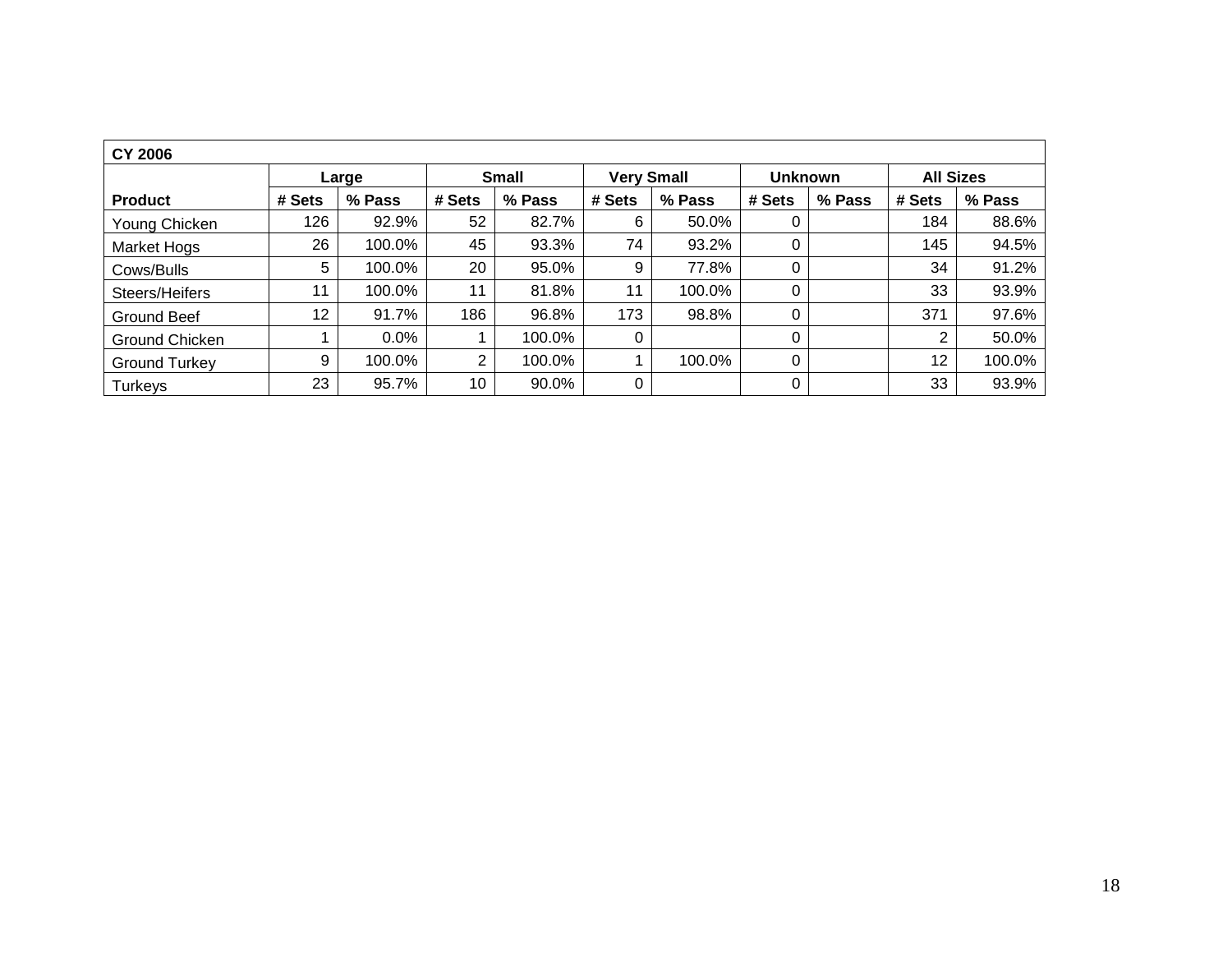| <b>CY 2005</b>       |        |        |        |              |                   |        |                |        |                  |        |
|----------------------|--------|--------|--------|--------------|-------------------|--------|----------------|--------|------------------|--------|
|                      |        | Large  |        | <b>Small</b> | <b>Very Small</b> |        | <b>Unknown</b> |        | <b>All Sizes</b> |        |
| <b>Product</b>       | # Sets | % Pass | # Sets | % Pass       | # Sets            | % Pass | # Sets         | % Pass | # Sets           | % Pass |
| Young Chicken        | 121    | 86.0%  | 45     | 73.3%        | 5                 | 40.0%  |                |        | 171              | 81.3%  |
| <b>Market Hogs</b>   | 16     | 100.0% | 24     | 83.3%        | 73                | 97.3%  |                |        | 113              | 94.7%  |
| Cows/Bulls           | 3      | 100.0% | 18     | 88.9%        | 17                | 100.0% |                |        | 38               | 94.7%  |
| Steers/Heifers       |        | 100.0% | 8      | 87.5%        | 9                 | 88.9%  |                |        | 24               | 91.7%  |
| Ground Beef          | 11     | 100.0% | 181    | 98.3%        | 199               | 98.5%  |                |        | 391              | 98.5%  |
| Ground Chicken       |        |        | 5      | 80.0%        | 0                 |        |                |        | 5                | 80.0%  |
| <b>Ground Turkey</b> | 12     | 100.0% |        | 100.0%       | 0                 |        |                |        | 13               | 100.0% |

| <b>CY 2004</b>       |        |        |        |                  |                   |        |                |        |                  |        |
|----------------------|--------|--------|--------|------------------|-------------------|--------|----------------|--------|------------------|--------|
|                      |        | Large  |        | <b>Small</b>     | <b>Very Small</b> |        | <b>Unknown</b> |        | <b>All Sizes</b> |        |
| <b>Product</b>       | # Sets | % Pass | # Sets | % Pass<br># Sets |                   | % Pass | # Sets         | % Pass | # Sets           | % Pass |
| Young Chicken        | 106    | 94.3%  | 36     | 77.8%            | $\overline{2}$    | 100.0% | 0              |        | 144              | 90.3%  |
| Market Hogs          | 25     | 96.0%  | 35     | 85.7%            | 70                | 92.9%  | 0              |        | 130              | 91.5%  |
| Cows/Bulls           | 9      | 100.0% | 36     | 97.2%            | 16                | 81.3%  | 0              |        | 61               | 93.4%  |
| Steers/Heifers       | 24     | 100.0% | 19     | 94.7%            | 29                | 96.6%  | 0              |        | 72               | 97.2%  |
| Ground Beef          | 16     | 93.8%  | 287    | 97.6%            | 268               | 97.0%  | 0              |        | 571              | 97.2%  |
| Ground Chicken       |        | 100.0% | 3      | 100.0%           |                   | 100.0% | 0              |        | 5                | 100.0% |
| <b>Ground Turkey</b> | 18     | 94.4%  | 3      | 100.0%           | 0                 |        | 0              |        | 21               | 95.2%  |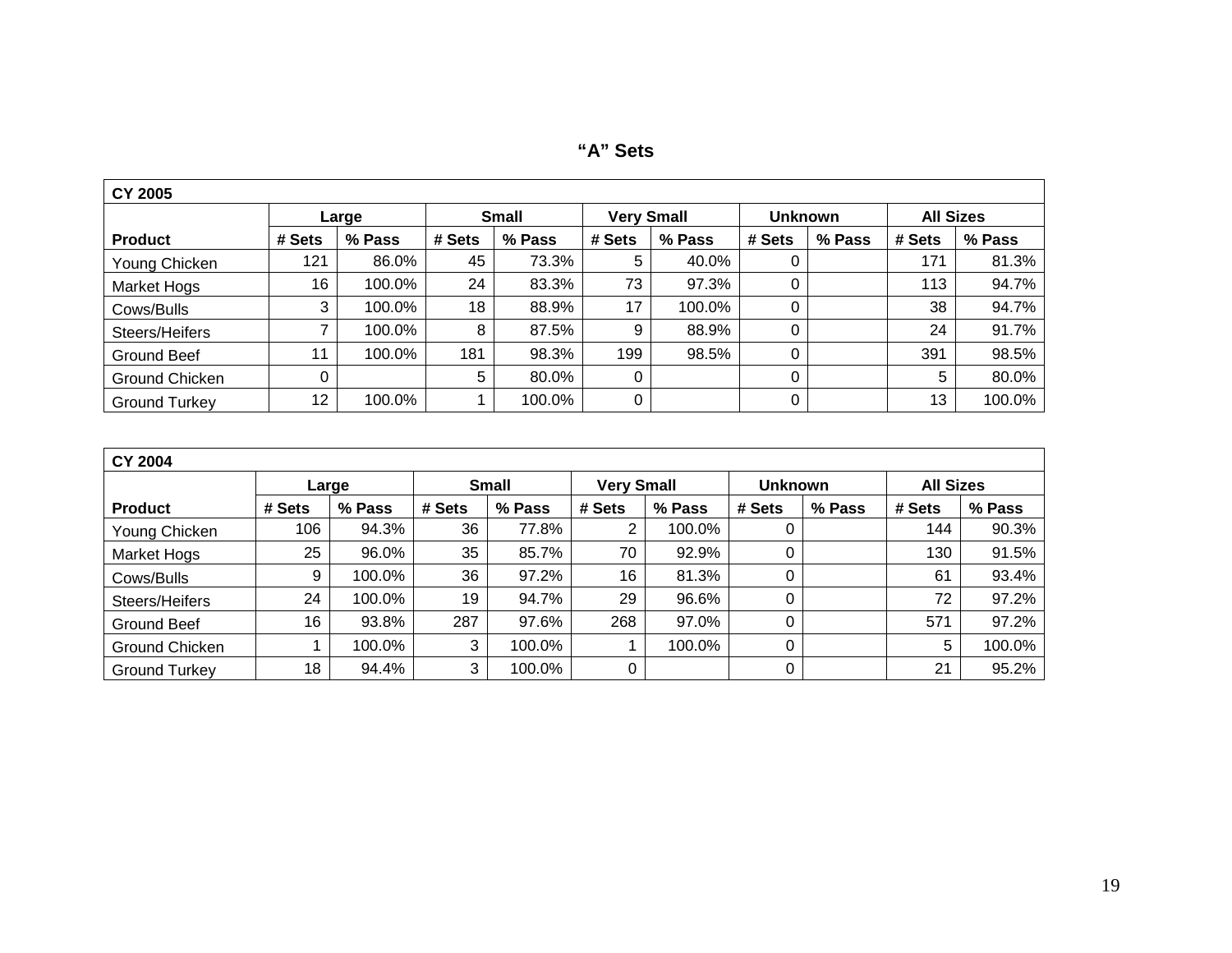| CY 1998-2003         |        |        |        |              |                   |        |                |        |                  |        |
|----------------------|--------|--------|--------|--------------|-------------------|--------|----------------|--------|------------------|--------|
|                      |        | Large  |        | <b>Small</b> | <b>Very Small</b> |        | <b>Unknown</b> |        | <b>All Sizes</b> |        |
| <b>Product</b>       | # Sets | % Pass | # Sets | % Pass       | # Sets            | % Pass | # Sets         | % Pass | # Sets           | % Pass |
| Young Chicken        | 660    | 92.1%  | 229    | 84.7%        | 12 <sup>°</sup>   | 50.0%  | 0              |        | 901              | 89.7%  |
| <b>Market Hogs</b>   | 156    | 94.9%  | 126    | 83.3%        | 202               | 91.1%  |                | 100.0% | 485              | 90.3%  |
| Cows/Bulls           | 22     | 95.5%  | 128    | 85.9%        | 49                | 77.6%  | 0              |        | 199              | 84.9%  |
| Steers/Heifers       | 37     | 100.0% | 40     | 95.0%        | 36                | 88.9%  | 0              |        | 113              | 94.7%  |
| Ground Beef          | 105    | 88.6%  | 1,411  | 92.6%        | 813               | 97.3%  | 3              | 66.7%  | 2,332            | 94.0%  |
| Ground Chicken       | 9      | 100.0% | 18     | 88.9%        |                   | 100.0% | 0              |        | 28               | 92.9%  |
| <b>Ground Turkey</b> | 74     | 94.6%  | 20     | 90.0%        | 3                 | 100.0% | 0              |        | 97               | 93.8%  |

**NOTE:** CY1998 through CY2003 are reported aggregately instead of individually because reliable annual data is not available.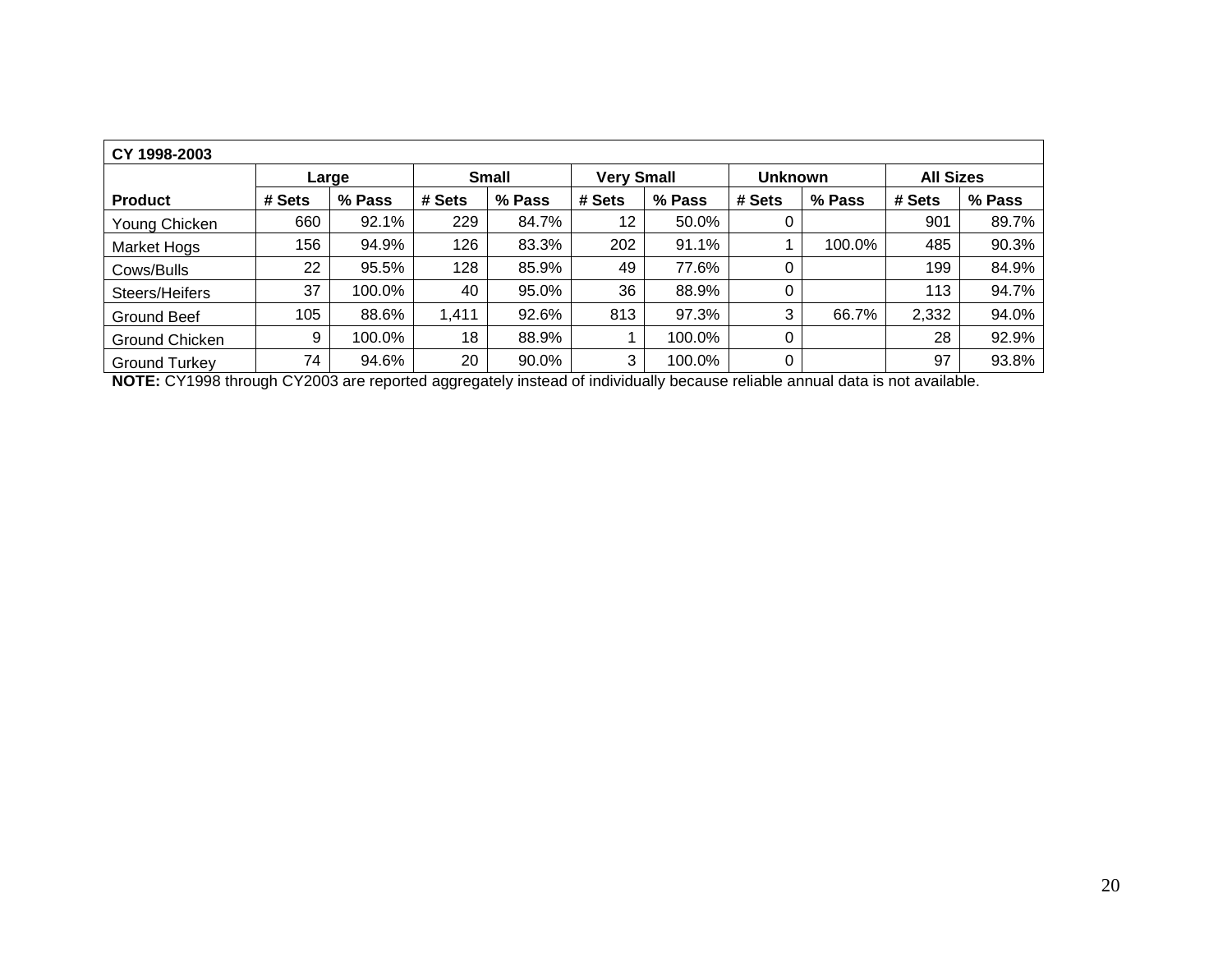| Table A4                                                            |
|---------------------------------------------------------------------|
| Percent of Sample Sets Meeting the Salmonella Performance Standards |
| Aggregated by Product Class, 1998 – 2014                            |

| All Years 1998 - 2014 |        |        |              |        |                   |        |                |        |                  |        |
|-----------------------|--------|--------|--------------|--------|-------------------|--------|----------------|--------|------------------|--------|
| <b>Product</b>        |        | Large  | <b>Small</b> |        | <b>Very Small</b> |        | <b>Unknown</b> |        | <b>All Sizes</b> |        |
|                       | # Sets | % Pass | # Sets       | % Pass | # Sets            | % Pass | # Sets         | % Pass | # Sets           | % Pass |
| <b>Broilers</b>       | 1,937  | 94.9%  | 691          | 85.2%  | 84                | 59.5%  |                | 100.0% | 2,713            | 91.3%  |
| <b>Market Hogs</b>    | 315    | 95.6%  | 395          | 90.6%  | 634               | 94.2%  |                | 100.0% | 1,345            | 93.5%  |
| Cows/Bulls            | 60     | 98.3%  | 328          | 91.8%  | 143               | 86.7%  | 2              | 100.0% | 533              | 91.2%  |
| Steers/Heifers        | 175    | 100.0% | 177          | 90.4%  | 201               | 94.0%  | 0              |        | 553              | 94.8%  |
| Ground Beef           | 340    | 91.2%  | 3,314        | 94.6%  | 1,939             | 96.4%  | 11             | 90.9%  | 5,604            | 95.0%  |
| Ground Chicken        | 25     | 80.0%  | 73           | 90.4%  | 10                | 90.0%  | 2              | 100.0% | 110              | 88.2%  |
| <b>Ground Turkey</b>  | 183    | 97.3%  | 51           | 96.1%  | 9                 | 100.0% |                | 100.0% | 244              | 97.1%  |
| Turkeys               | 177    | 97.7%  | 91           | 91.2%  |                   | 100.0% | 3              | 66.7%  | 272              | 95.2%  |

**NOTE:** HACCP classifications for a plant can change over time. This table reflects the sum of the individual tables, i.e. HACCP size at the time the samples were taken.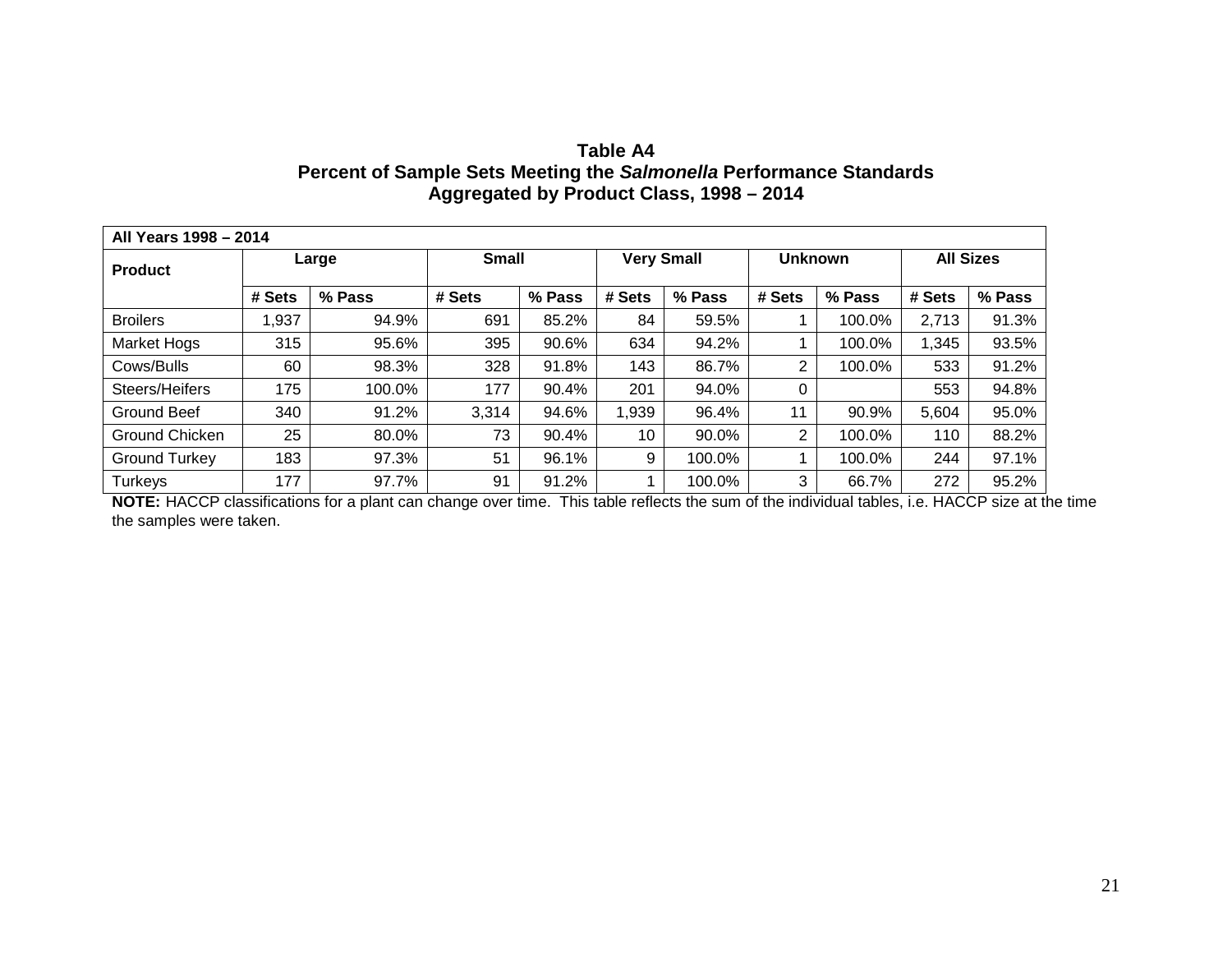|          |                 | <b>Young Chicken</b> | <b>Ground Beef</b>        |        | <b>Ground Chicken</b> |    | <b>Ground Turkey</b>    |    | <b>Turkeys</b> | <b>All Products</b> |                |
|----------|-----------------|----------------------|---------------------------|--------|-----------------------|----|-------------------------|----|----------------|---------------------|----------------|
| Category | <b>Number</b>   | <b>Percent</b>       | Number   Percent   Number |        | <b>Percent</b>        |    | Number Percent   Number |    | <b>Percent</b> | <b>Number</b>       | <b>Percent</b> |
|          | 154             | 88.0%                | 175                       | 88.4%  |                       | 51 | 100.0%                  | 29 | 90.6%          | 363                 | 88.3%          |
| 2T       | 61              | 3.4%                 | 12                        | 6.1%   | 100.0%                | 0I |                         |    | 6.3%           | 21                  | 5.1%           |
|          | 10 <sub>l</sub> | 5.7%                 |                           | 4.0%   |                       | OI |                         |    | 3.1%           | 19                  | 4.6%           |
|          |                 | 2.9%                 |                           | .5%    |                       |    |                         |    |                |                     | 1.9%           |
| Total    | 175I            | 100.0%               | 198                       | 100.0% | 100.0%                | 51 | 100.0%                  | 32 | 100.0%         | 411                 | 100.0%         |

**Table A5 Number of Establishments and Percentage in Each Category by Product, 2014** 

**NOTE:** Only plants eligible for sampling (currently operating) and having at least two completed sets are included.

**Table A6 Percent Positive Qualitative (1 ml)** *Campylobacter* **Tests in the PR/HACCP Verification Testing Program By Product Class and Calendar Year, 2011 – 2014** 

| <b>CY 2014</b>   |                          |              |       |              |              |        |                   |                |         |              |                  |
|------------------|--------------------------|--------------|-------|--------------|--------------|--------|-------------------|----------------|---------|--------------|------------------|
|                  | <b>Baseline</b>          |              | Large |              | <b>Small</b> |        | <b>Very Small</b> | <b>Unknown</b> |         |              | <b>All Sizes</b> |
| <b>Product</b>   | <b>Prevalence</b><br>(%) | # Samp % Pos |       | # Samp % Pos |              | # Samp | % Pos             | # Samp         | $%$ Pos | # Samp % Pos |                  |
| Young<br>Chicken | 10.4%                    | 5,473        | .3%   | 2,414        | 7.2%         | 974    | 29.0%             | 0              |         | 8,861        | 6.0%             |
| <b>Turkeys</b>   | 0.8%                     | 892          | 0.8%  | 987          | 3.1%         | 31     | 0.0%              |                |         | 1,910        | 2.0%             |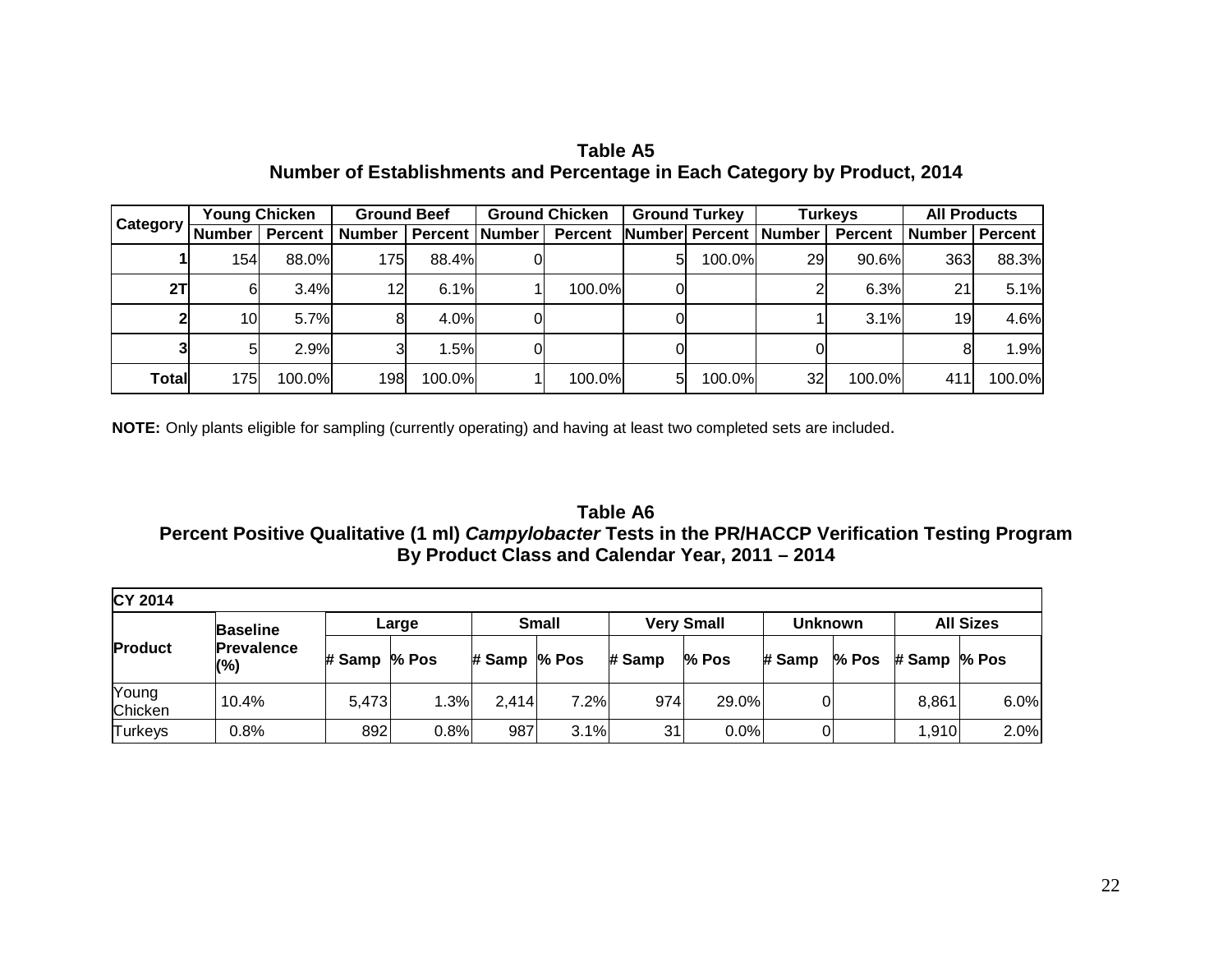| <b>CY 2013</b>       |                                          |                                                                       |      |              |       |                   |        |                |                  |      |
|----------------------|------------------------------------------|-----------------------------------------------------------------------|------|--------------|-------|-------------------|--------|----------------|------------------|------|
|                      |                                          | Large                                                                 |      | <b>Small</b> |       | <b>Very Small</b> |        | <b>Unknown</b> | <b>All Sizes</b> |      |
| <b>Product</b>       | <b>Baseline</b><br><b>Prevalence (%)</b> | # Samps % Pos # Samps % Pos # Samps % Pos # Samps % Pos # Samps % Pos |      |              |       |                   |        |                |                  |      |
| <b>Young Chicken</b> | 10.40%                                   | 7.786                                                                 | .8%  | 2,372        | 17.0% | 966               | 27.0%l |                | 11.124           | 7.2% |
| <b>Turkeys</b>       | 0.79%                                    | 1,467                                                                 | 1.2% | 914          | 4.3%  | 30                | 3.3%   |                | 2.411            | 2.4% |

| <b>CY 2012</b>  |                |        |         |        |              |        |                   |         |                |                  |         |
|-----------------|----------------|--------|---------|--------|--------------|--------|-------------------|---------|----------------|------------------|---------|
| <b>Baseline</b> |                |        | Large   |        | <b>Small</b> |        | <b>Verv Small</b> |         | <b>Unknown</b> | <b>All Sizes</b> |         |
| <b>Product</b>  | Prevalence (%) | # Samp | $%$ Pos | # Samp | % Pos        | # Samp | $%$ Pos           | ∣# Samp | $%$ Pos        | ∣# Samp          | $%$ Pos |
| Young Chicken   | 10.40%         | 8,222  | $3.7\%$ | 2089   | $15.0\%$     | 459    | 32.0%             |         | $0.0\%$        | 10,770           | 7.0%    |
| Turkeys         | 0.79%          | 1318   | 1.4%    | 736    | 3.7%         | 28     | $0.0\%$           | 32      | 6.3%           | 2,114            | 2.3%    |

**NOTE:** The calendar year total for samples analyzed is not always the simple addition of the totals from all 4 quarters. On occasion, appealed sample results are removed from the totals for verification results.

| CY 2011        |                 |        |      |                      |       |                                          |       |                      |  |                      |         |
|----------------|-----------------|--------|------|----------------------|-------|------------------------------------------|-------|----------------------|--|----------------------|---------|
|                | <b>Baseline</b> | Large  |      | <b>Small</b>         |       | <b>Verv Small</b>                        |       | <b>Unknown</b>       |  | <b>All Sizes</b>     |         |
| <b>Product</b> | Prevalence (%)  | # Samp |      | % Pos $\vert$ # Samp |       | $\frac{1}{6}$ % Pos $\frac{1}{6}$ # Samp |       | % Pos $\vert$ # Samp |  | % Pos $\vert$ # Samp | % Pos   |
| Young Chicken  | 10.40%          | .945   | 7.6% | 448                  | 16.3% | 40                                       | 15.0% |                      |  | 2,433                | $9.3\%$ |
| <b>Turkeys</b> | 0.79%           | 777    | 2.8% | 309                  | 7.8%  |                                          | 0.0%  |                      |  | .089                 | 4.2%    |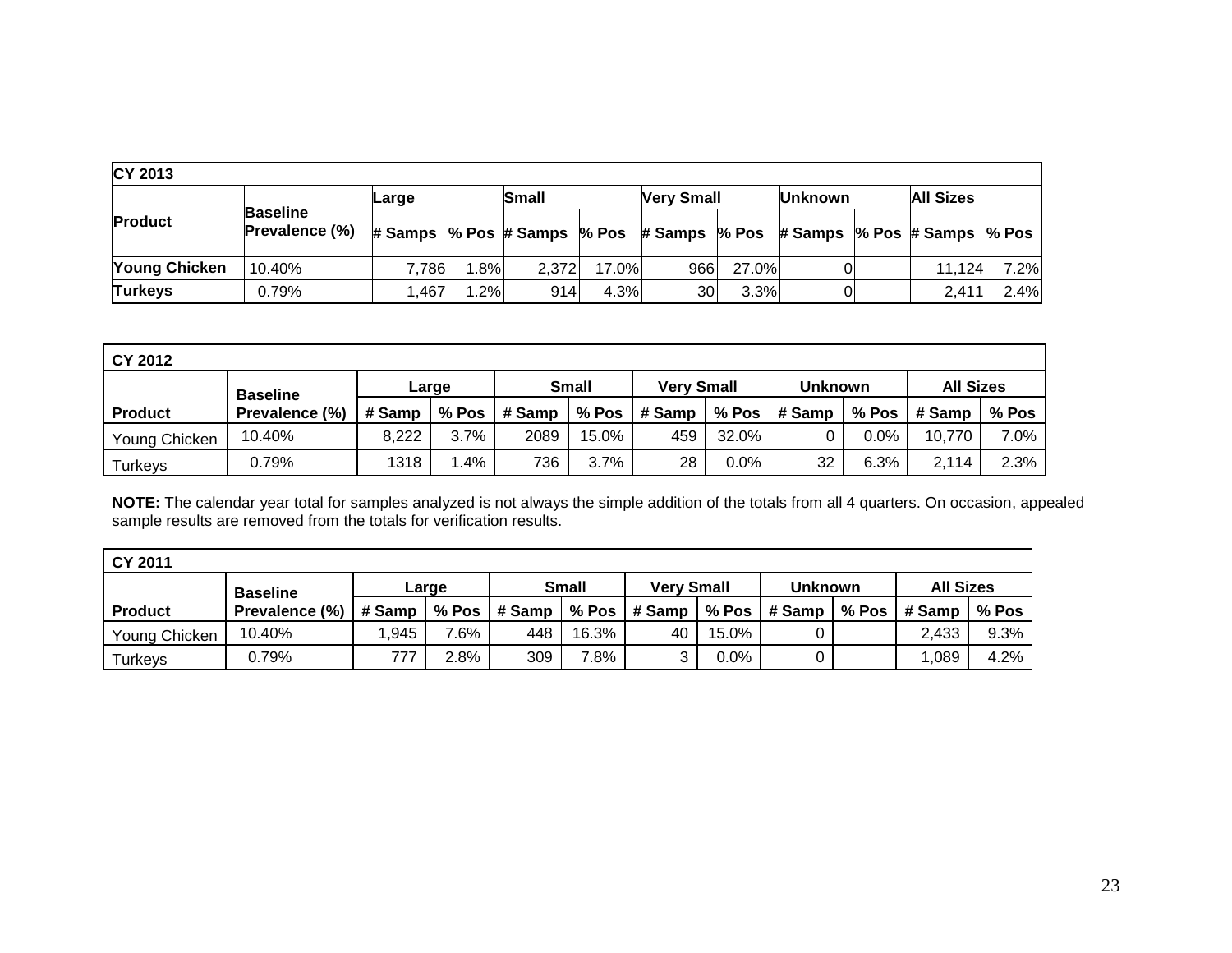# **Table A7**

# **Percent Positive Qualitative (1 ml)** *Campylobacter* **Tests in the PR/HACCP Verification Testing Program Aggregated Results by Product Class 2011 - 2014**

| All Years 2011 - 2014 |        |       |              |       |                   |       |                |       |                  |         |
|-----------------------|--------|-------|--------------|-------|-------------------|-------|----------------|-------|------------------|---------|
|                       |        | Large | <b>Small</b> |       | <b>Very Small</b> |       | <b>Unknown</b> |       | <b>All Sizes</b> |         |
| <b>Product</b>        | # Samp | % Pos | # Samp       | % Pos | # Samp            | % Pos | # Samp         | % Pos | # Samp           | % Pos   |
| Young Chicken         | 23,426 | 2.8%  | 7,323        | 13.0% | 2,439             | 28.3% |                |       | 33,188           | $7.0\%$ |
| Turkeys               | 4454   | .5%   | 2946         | 4.1%  | 92                | 1.1%  | 32             | 6.3%  | 7,524            | 2.5%    |

**NOTE:** HACCP classifications for a plant can change over time. This table reflects the sum of the individual tables, i.e. HACCP size at the time the samples were taken.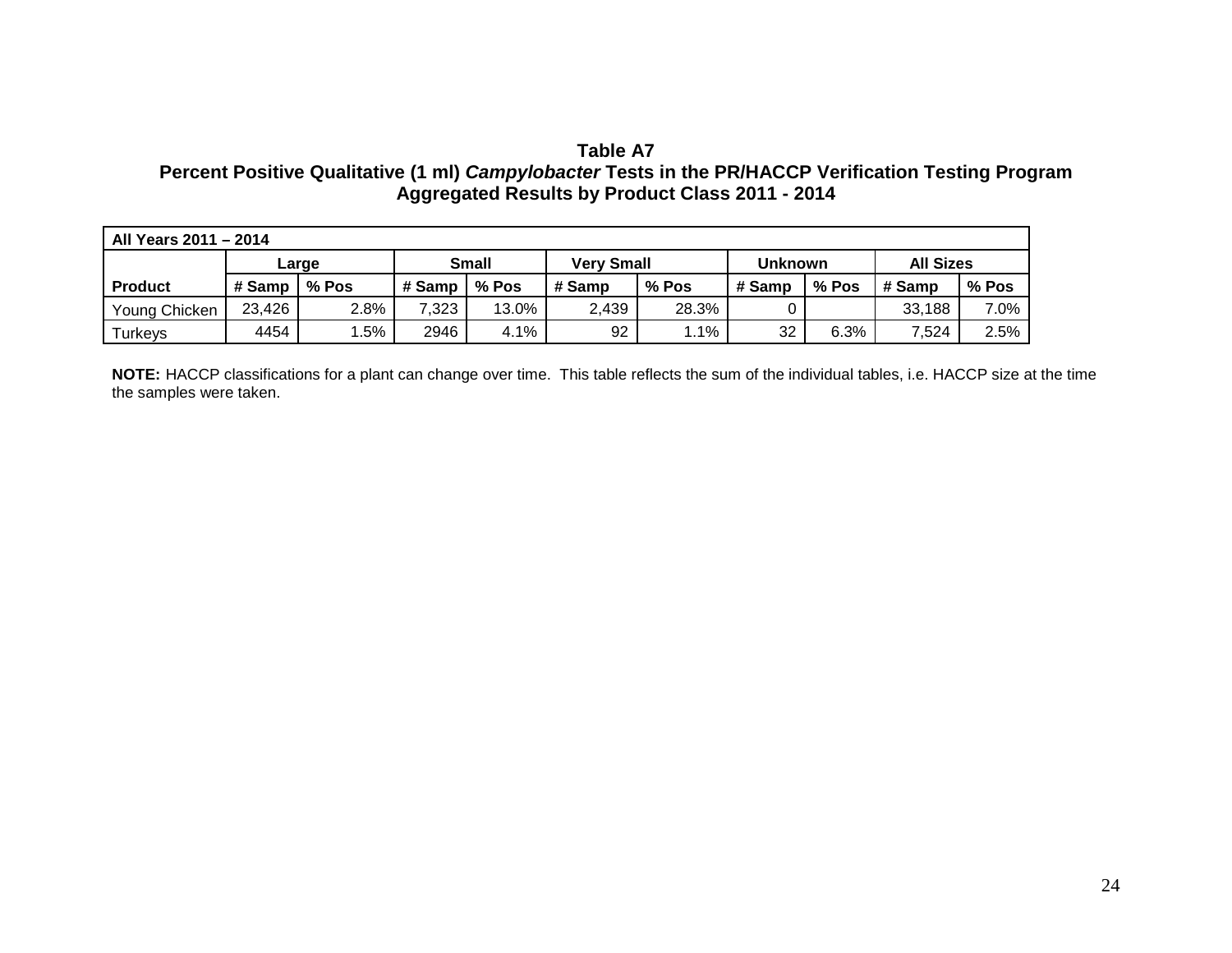**Figure B1 Comparison of Percent Positive** *Salmonella* **Tests in the PR/HACCP Verification Testing Program with Baseline Prevalence, by Calendar Year and Product Class, 2006 - 2014 \***



\* Points represent percent positive *Salmonella* tests divided by product class-specific baseline *Salmonella* prevalence.

**NOTE:** 2011 uses new young chicken and turkey performance standards for entire year of data for purposes of this calculation. Also, cow/bull, steer/heifer, and market hog data are omitted in this calculation for 2012 because there were not enough samples taken for a valid comparison.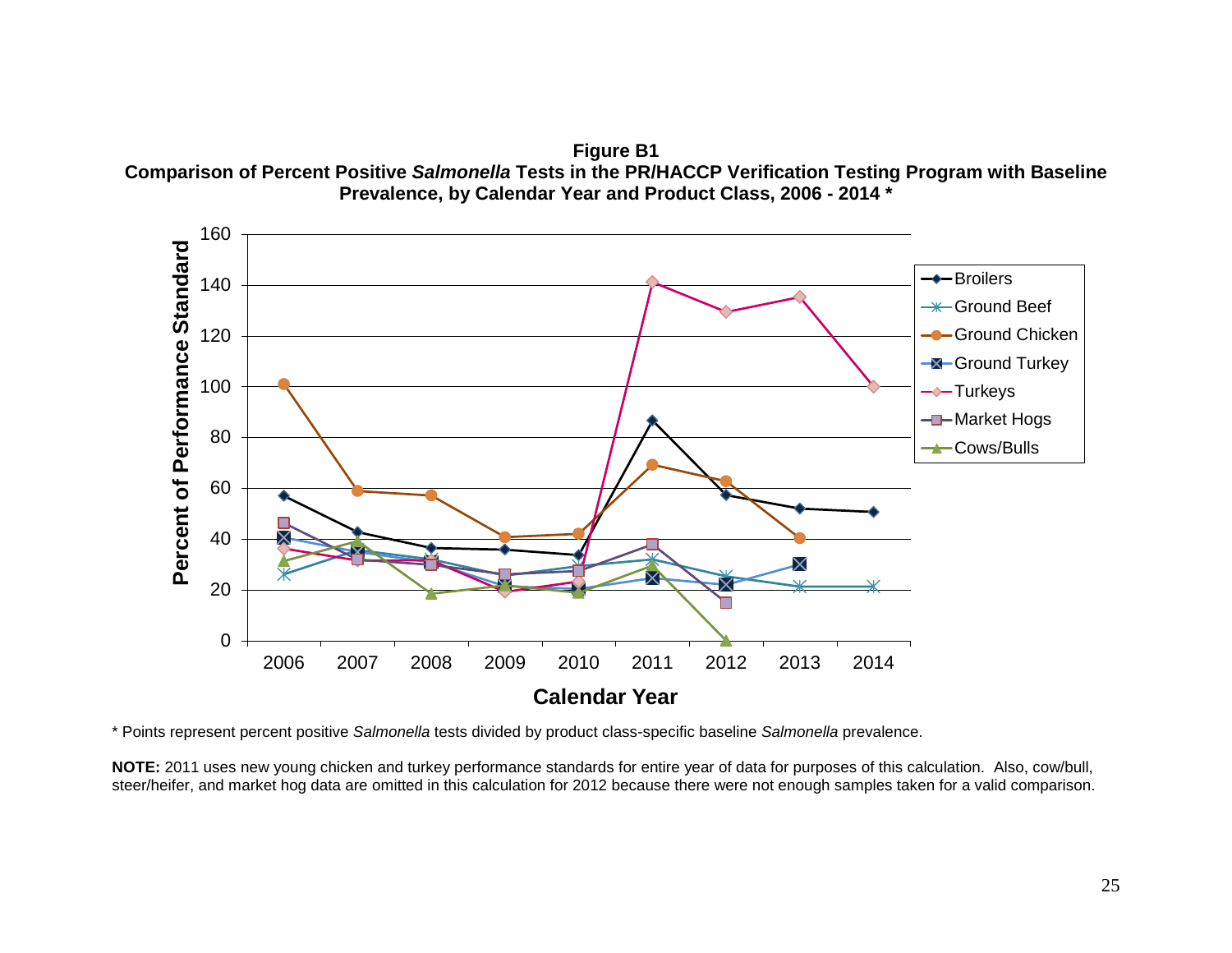

\* Includes sample sets completed during the indicated calendar year (sample sets may have started during an earlier year).

**NOTE: In 2006 the percentage of sets passing the performance standard for ground chicken was 50%, which is why it is not visible on this graph.** 2011 uses new young chicken and turkey performance standards for entire year of data for purposes of this calculation. Also, beef and hog carcass data are omitted in this calculation for 2012 because there were not enough samples taken for a valid comparison.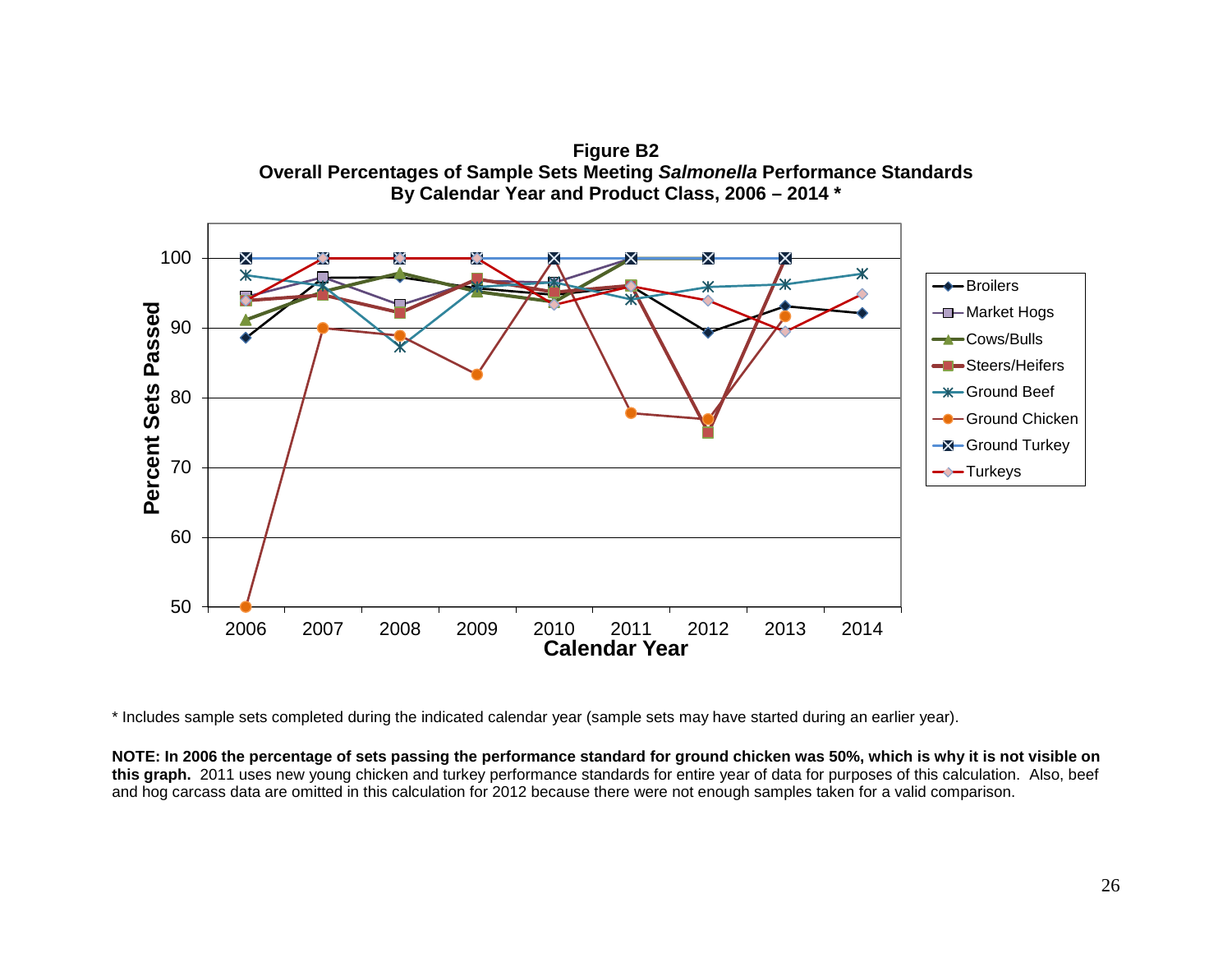| Table C1                                  |
|-------------------------------------------|
| Young Chicken Salmonella Enteritidis (SE) |
| <b>Percent Positive by Calendar Year</b>  |

|                                 | Year  |       |         |       |       |       |       |       |       |  |  |
|---------------------------------|-------|-------|---------|-------|-------|-------|-------|-------|-------|--|--|
|                                 | 2006  | 2007  | 2008    | 2009  | 2010  | 2011  | 2012  | 2013  | 2014  |  |  |
| <b>Positive Enteritidis (%)</b> | 1.54% | 0.88% | $.35\%$ | 1.41% | 1.72% | 1.78% | 0.84% | 0.52% | 0.50% |  |  |
| # Establishments                | 155   | 180   | 146     | 133   | 146   | 74    | 181   | 192   | 183   |  |  |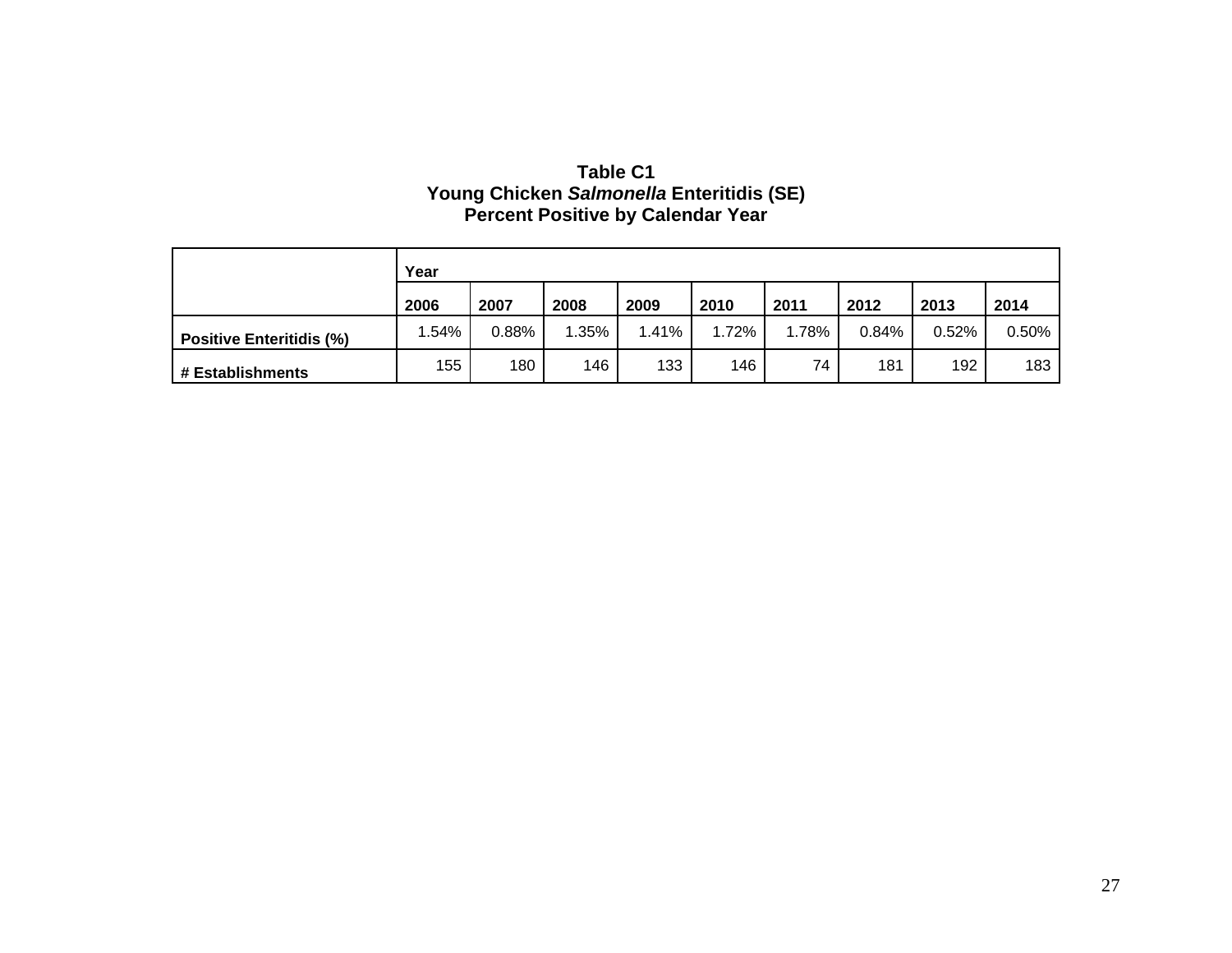## **Table D1**

## **Percent Positive** *Salmonella* **Tests (All Samples) in the NRTE Comminuted Poultry Sampling Project by Reported Finished Product Category – All Samples (June 1, 2013 to December 31, 2014)\*\***

| <b>Product</b><br>Group | <b>Finished Product</b>                            |                           | <b>Overall Samples</b>           |                                           |                                 | <b>Establishment Data</b>              | <b>Establishment Percent Positive</b><br><b>Distribution</b> |               |                |  |
|-------------------------|----------------------------------------------------|---------------------------|----------------------------------|-------------------------------------------|---------------------------------|----------------------------------------|--------------------------------------------------------------|---------------|----------------|--|
|                         |                                                    | <b>Number</b><br>Analyzed | <b>Number</b><br><b>Positive</b> | <b>Percent</b><br><b>Positive</b>         | <b>Plants</b><br><b>Sampled</b> | Average<br><b>Samples</b><br>per Plant | Q1                                                           | <b>Median</b> | Q <sub>3</sub> |  |
| <b>Chicken</b>          | A. Ground Chicken                                  | 1789                      | 697                              | 39.0%                                     | 83                              | 21.55                                  | 12.5%                                                        | 26.9%         | 58.3%          |  |
|                         | <b>B. Mechanically</b><br><b>Separated Chicken</b> | 2150                      | 1782                             | 82.9%                                     | 55                              | 39.09                                  | 66.7%                                                        | 89.1%         | 95.7%          |  |
|                         | <b>C. Other Comminuted</b><br><b>Chicken</b>       | 664                       | 277                              | 41.7%                                     | 39                              | 17.03                                  | $0.0\%$                                                      | 36.8%         | 57.1%          |  |
|                         | <b>Chicken Subtotal</b>                            | 4603                      | 2756                             | 59.9%                                     | 134                             | 34.35                                  | 20.6%                                                        | 46.6%         | 83.1%          |  |
| <b>Turkey</b>           | <b>D. Ground Turkey</b>                            | 1870                      | 372                              | 19.9%                                     | 55                              | 34                                     | 0.0%                                                         | 14.1%         | 28.6%          |  |
|                         | E. Mechanically<br><b>Separated Turkey</b>         | 201                       | 110                              | 54.7%                                     | 25                              | 8.04                                   | 33.3%                                                        | 51.4%         | 100.0%         |  |
|                         | <b>F. Other Comminuted</b><br>Turkey               | 407                       | 73                               | 17.9%                                     | 33                              | 12.33                                  | 0.0%                                                         | 5.0%          | 33.3%          |  |
|                         | <b>Turkey Subtotal</b>                             | 2478                      | 555                              | 22.4%                                     | 78                              | 31.77                                  | 6.9%                                                         | 19.1%         | 37.3%          |  |
|                         | Salmonella Grand Total                             | 7081                      | 3311                             | 16.1%<br>46.8%<br>46.8%<br>16.1%<br>39.56 |                                 | 16.1%                                  |                                                              |               |                |  |

\*\*NOTE: The finished product information is obtained here through inspection personnel responses on the sampling forms and is subject to further review by the Agency for future analyses.